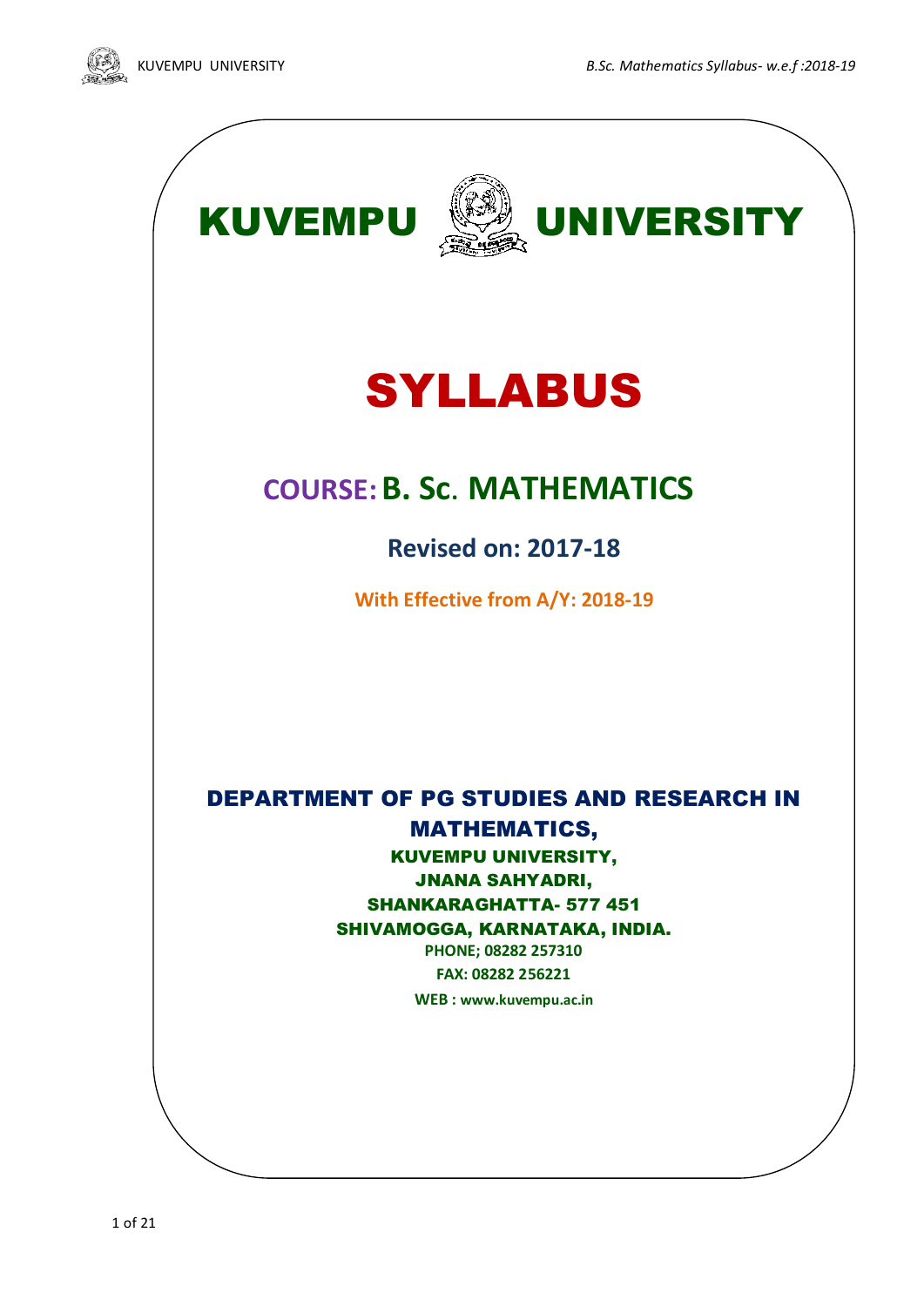

## **Structure of B.Sc. Mathematics papers**

| <b>Semester</b>         |              | Title of the paper | <b>Teaching</b><br>hrs/week | <b>Duration of</b><br><b>Exam (hrs)</b> | IA<br><b>MARKS</b> | <b>EXAM</b><br><b>MARKS</b> | <b>TOTAL</b><br><b>MARKS</b> | <b>Semester</b><br><b>Total</b> |
|-------------------------|--------------|--------------------|-----------------------------|-----------------------------------------|--------------------|-----------------------------|------------------------------|---------------------------------|
| $\mathbf I$             | <b>BSM1</b>  | <b>Theory</b>      | 5 hrs                       | 3 hrs                                   | 10                 | 70                          | 80                           |                                 |
|                         |              | <b>Practical</b>   | 3 hrs                       | 3 hrs                                   |                    | 20                          | $\star$<br>20                | 100                             |
| $\mathbf{I}$            | <b>BSM2</b>  | <b>Theory</b>      | 5 hrs                       | 3 hrs                                   | 10                 | 70                          | 80                           | 100                             |
|                         |              | <b>Practical</b>   | 3 hrs                       | 3 hrs                                   |                    | 20                          | 20                           |                                 |
|                         |              | <b>Theory</b>      | 5 hrs                       | 3 hrs                                   | 10                 | 70                          | 80                           | 100                             |
| III                     | <b>BSM3</b>  | <b>Practical</b>   | 3 hrs                       | 3 hrs                                   |                    | 20                          | 20                           |                                 |
| IV                      | <b>BSM4</b>  | <b>Theory</b>      | 5 hrs                       | 3 hrs                                   | 10                 | 70                          | 80                           | 100                             |
|                         |              | <b>Practical</b>   | 3 hrs                       | 3 hrs                                   |                    | 20                          | 20                           |                                 |
|                         | <b>BSM5</b>  | <b>Theory</b>      | 4 hrs                       | 3 hrs                                   | 10                 | 70                          | 80                           | 100                             |
|                         |              | <b>Practical</b>   | 2 hrs                       | 3 hrs                                   |                    | 20                          | 20                           |                                 |
| $\overline{\mathbf{V}}$ | BSM 6        | <b>Theory</b>      | 4 hrs                       | 3 hrs                                   | 10                 | 70                          | 80                           | 100                             |
|                         |              | <b>Practical</b>   | 2 hrs                       | 3 hrs                                   |                    | 20                          | 20                           |                                 |
| VI                      | <b>BSM7</b>  | <b>Theory</b>      | 4 hrs                       | 3 hrs                                   | 10                 | 70                          | 80                           |                                 |
|                         |              | <b>Practical</b>   | 2 hrs                       | 3 hrs                                   |                    | 20                          | 20                           | 100                             |
|                         | <b>BSM 8</b> | <b>Theory</b>      | 4 hrs                       | 3 hrs                                   | 10                 | 70                          | 80                           |                                 |
|                         |              | <b>Practical</b>   | 2 hrs                       | 3 hrs                                   |                    | 20                          | 20                           | 100                             |

\* **In the Practical component outof 20 marks: 15 for practical exam + <sup>3</sup> for vivo +2 for lab record.**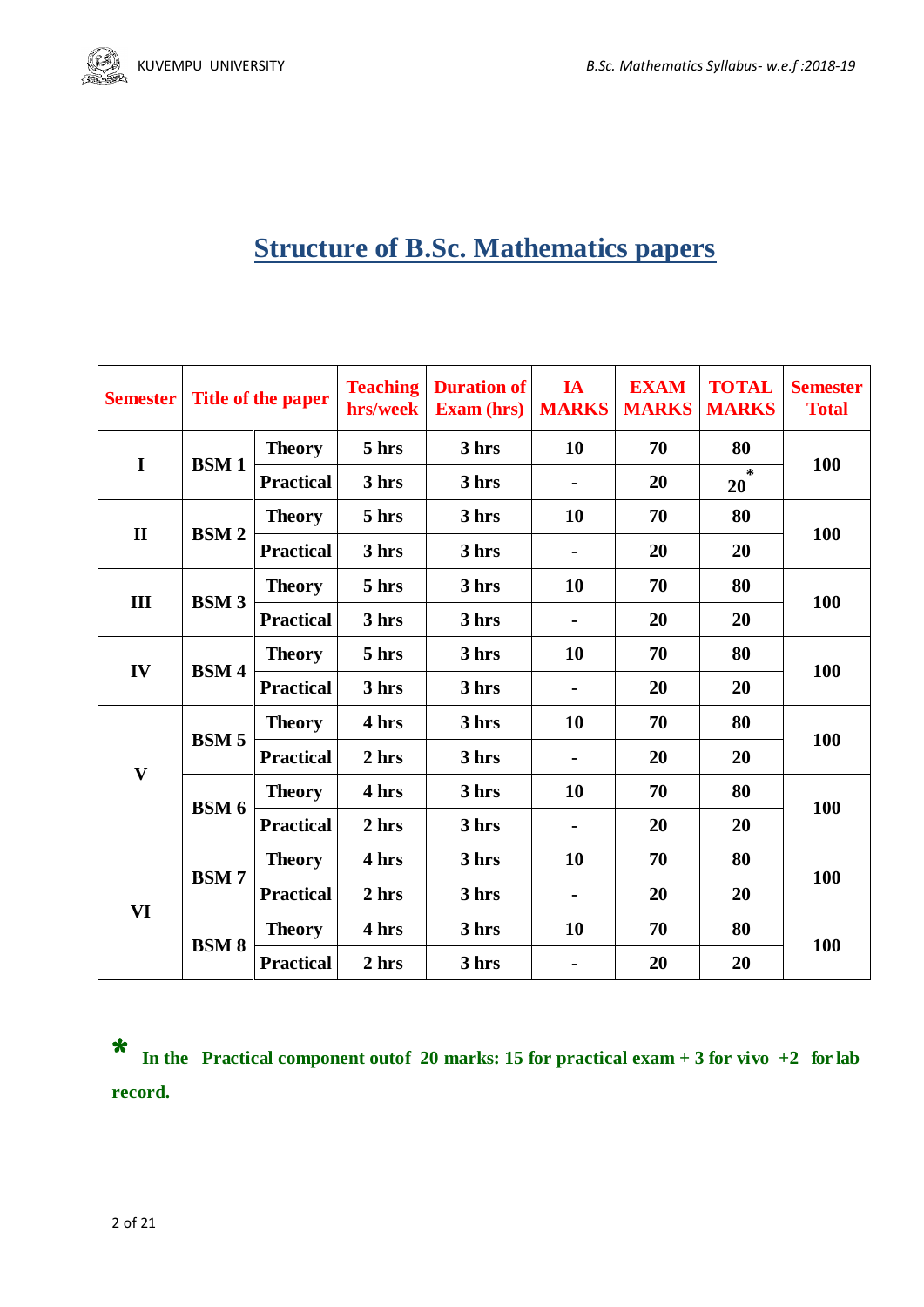





## **Syllabus**

B.Sc. Mathematics (Theory and Practicles)

## I SEMESTER

## Paper - BSM 1: Algebra - I and Calculus - I

#### **Total: 78 Hrs**

Matrices: Symmetric and Skew Symmetric matrices, Algebra of Matrices; Row and column reduction, Echelon form, Rank of a matrix; Inverse of a matrix by elementary operations; Solution of system of linear equations; Criteria for existence of non-trivial solutions of homogeneous system of linear equations. Solution of non-homogeneous system of linear equations. Eigen values and Eigen vectors of square matrices, real symmetric matrices and their properties, reduction of such matrices to diagonal form, Cayley-Hamilton theorem, inverse of matrices by Cayley-Hamilton theorem.

#### 02hrs/week=30hrs

Polar Co-ordinates: Polar coordinates, angle between the radius vector and tangent. Angle of Intersection of curves (polar forms), pedal equations. Derivative of an arc in Cartesian, parametric and polar forms, curvature of plane curve-radius of curvature formula in Cartesian, parametric and polar and pedal forms- center of curvature.

Successive Differentiation: nth Derivative of  $(ax + b)^m$ ,  $log(ax + b)$ ,  $e^{ax}$ ,  $e^{ax} sin(bx + c)$ ,  $e^{ax}\cos(bx + c)$ ,  $\sin(ax + b)$ ,  $\cos(ax + b)$ , Leibnitz theorem (with proof) and applications.

Function of two and three variables: continuity, partial derivatives EULERS Theorem, maxima and minima (Two variables).

#### 03hrs/week=48hrs

#### **Reference Books:**

- 1. Topics in Algebra I N Herstain, Publisher John Wiley & Sons.
- 2. University Algebra N.S. Gopalakrishnan, New Age International (P) Limited
- 3. Theory of Matrices B S Vatsa, New Age International Publishers.
- 4. Matrices A R Vasista, Krishna Prakashana Mandir.
- 5. Elements of Real Analysis Shanti Narayan, S. Chand & Company, New Delhi.
- 6. Differential Calculus Shanti Narayan, S. Chand & Company, New Delhi.
- 7. Calculus Lipman Bers, Holt, Rinehart & Winston.
- 8. Calculus S Narayanan & T. K. Manicavachogam Pillay, S. Viswanathan Pvt. Ltd., vol. I & II.
- 9. Schaum's Outline of Calculus Frank Ayres and Elliott Mendelson, 5th ed. USA: Mc. Graw Hill., 2008.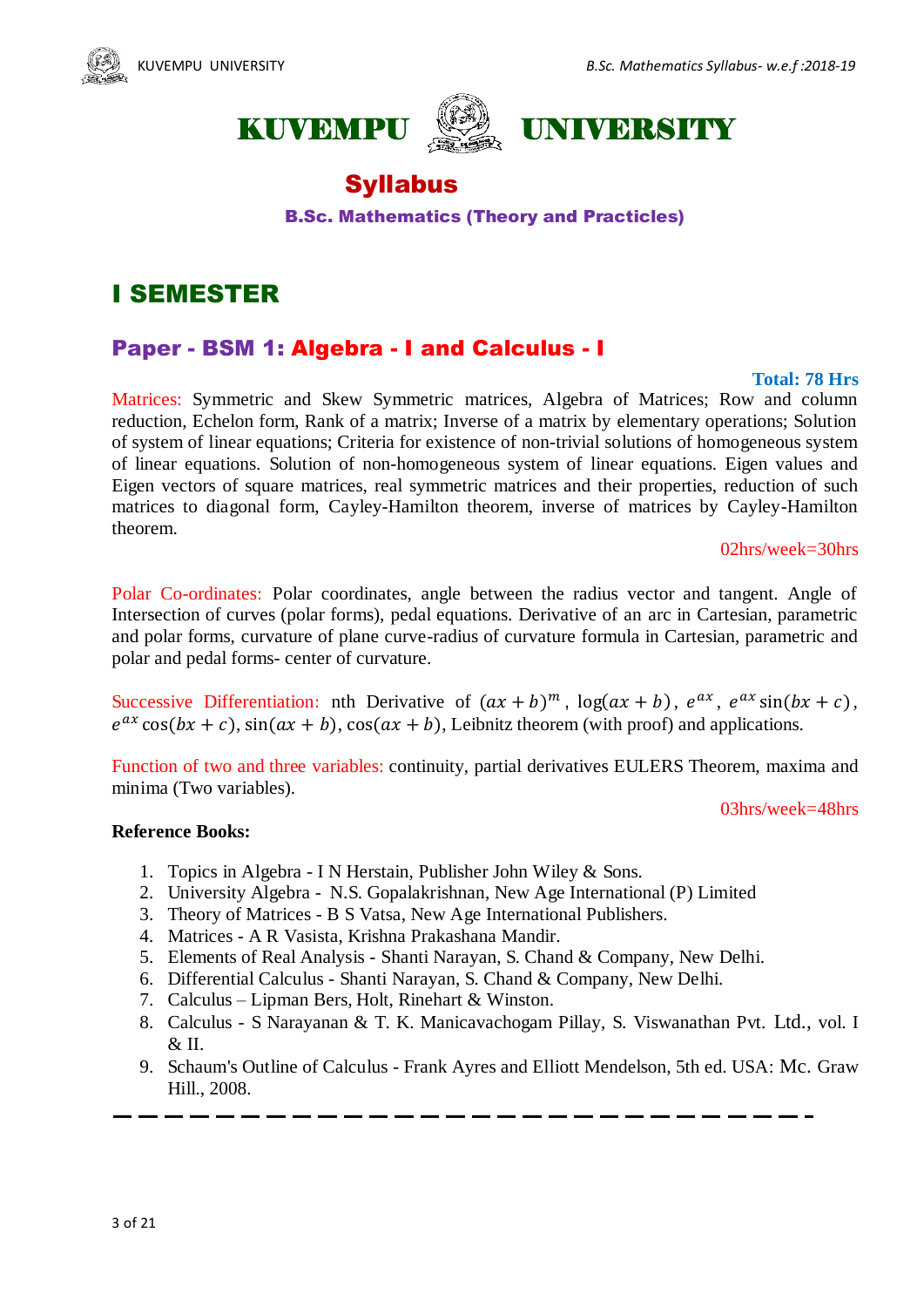

## PRACTICAL – 1:

#### **Total: 42Hrs**

### **Practicals with Free and Open Source Software (FOSS) tools for computer programs (3 hours/ week per batch) Softwares used: 1. Maxima**

## **2. Scilab**

## **Level - 1: Fundamental Computer Applications**

- **1. Word:** Creating documents, saving in personal folders, sending files to the other users through email-id (documents include all kind of mathematical equations with Greek letters, differentiations, integrations, matrices, vectors, etc.).
- **2. Excel:** Creating documents, save in personal folders, sending files through emails to other users (documents contains employees' salaries, students' marks with total, average, division, student attendance list, etc.).
- **3. Power point:** Create power point presentation documents which includes Mathematical equations and solutions, programs copy from Scilab, Maxima etc.
- **4. Mails creation:** Creating email-id through sign up through Google/Yahoo/Rediff etc. attaching files, sending messages to other mail-ids.

## **3 hrs/week - 12 hrs.**

## **Level - 2: Basics in Scilab and Maxima**

## **1. Procedure of opening Scilab console and Scilab notes.**

- a) Writing mathematic functions and commands on console.
- b) Writing procedure syntax in Sci-notes (i) If, (ii) If-else, (iii) nested-if, (iv) while-loop, (v) for-loop with example, (vi) Arrays, etc.

#### **Examples:**

- Various commands on Matrices (Addition of matrices, Multiplication of matrices, Inverse of the Matrix, etc.)
- Programs to find the age for eligible to vote.
- Programs to calculate the total and average of marks of students and check the division.
- Program to reduce the given matrix into lower triangular and upper triangular matrices
- Program to find Row reduced echelon form and normal form for given matrices.
- Program to test consistency of system of linear equations and solutions.

#### **3 hrs/week - 15 hrs.**

## **2. Procedure of opening Maxima window for writing commands and programs.**

- a) Writing mathematic functions and commands on Maxima window.
- b) Writing procedure syntax in Maxima window (i) If, (ii) If-else, (iii) nested-if, (iv) while-loop, (v) for-loop with example, (vi) Arrays, etc.

#### **Examples:**

- Various commands on Matrices (Addition of matrices, Multiplication of matrices, Inverse of the Matrix, etc.)
- Programs to find the age for eligible to vote.
- Programs to calculate the total and average of marks of students and check the division.
- Program to find Eigen values and Corresponding Eigen vectors of the matrix using MAXIMA.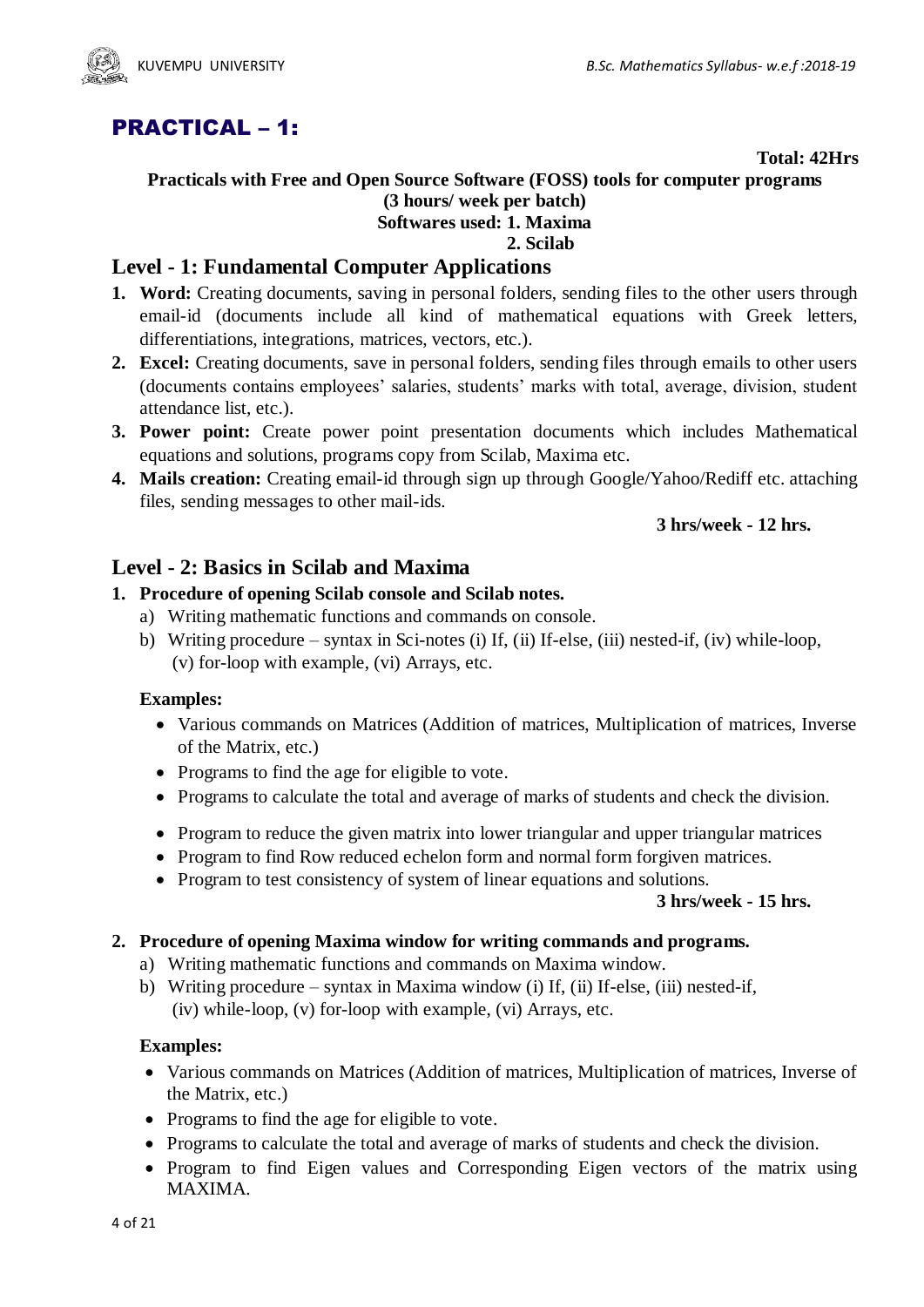- Program to verify the Cayley-Hamilton theorem for given matrix using MAXIMA
- Introduction to Maxima and commands for successive derivatives and Leibnitz rule.

 **3 hrs/week - 15 hrs.**

## II SEMESTER

## Paper - BSM 2: Algebra – II and Calculus - II

### **Total: 78 Hrs**

Groups: Definition of a group with examples and properties, Problems there on, Subgroups, center of groups, order of an element of a group, order of a group, cyclic groups, Coset decomposition, Lagrange's theorem and its consequences. Fermat's theorem and Euler's theorem.

02hrs/week=30hrs

Theory of plane Curves: Asymptotes, envelopes, singular points, cusp, node, and conjugate points.

Mean value Theorems: Continuity and differentiability (Definitions only). Theorems on derivatives: Rolle's Theorem, Lagrange's mean value theorem and Cauchy mean value theorem. Taylor's and Maclaurin's series (problems only).

L'Hospital's rule: Statement of L' Hospital's rule and problems there on.

02hrs/week=32hrs

Integral calculus: Recapitulation of Algebraic rational and irrational functions and rational functions involving trigonometric functions and definite integrals. Reduction Formulae for  $\int \sin^n x$ ,  $\int \cos^n x$ ,  $\int \tan^n x$ ,  $\int \cot^n x$ ,  $\int \sec^n x$ ,  $\int \csc^n x$ ,  $\int \sin^m x \cos^m x dx$  with definite limit. Differentiation under the integral sign by Leibnitz rule.

### 01hrs/week=16hrs

## **Reference Books:**

- 1. Higher algebra Bernard & Child, Arihant, ISBN: 9350943199/ 9789350943199.
- 2. Topics in Algebra I N Herstain, Wiley Eastern Ltd., New Delhi.
- 3. Modern Algebra Sharma and Vasishta, Krishna Prakashan Mandir, Meerut, U.P.
- 4. Analytical Solid Geometry Shanti Narayan, New Delhi: S. Chand and Co. Pvt. Ltd., 2004
- 5. Textbook of BSc Mathematics Chakravarthy L.N, Vol 1, ISBN: 1234567176244, Chethana Book House
- 6. Differential Calculus Shanti Narayan, S. Chand & Company, New Delhi.
- 7. Integral Calculus Shanti Narayan and P K Mittal, S. Chand and Co. Pvt. Ltd.,
- 8. Schaum's Outline of Calculus Frank Ayres and Elliott Mendelson, 5th ed. USA: Mc. Graw Hill., 2008.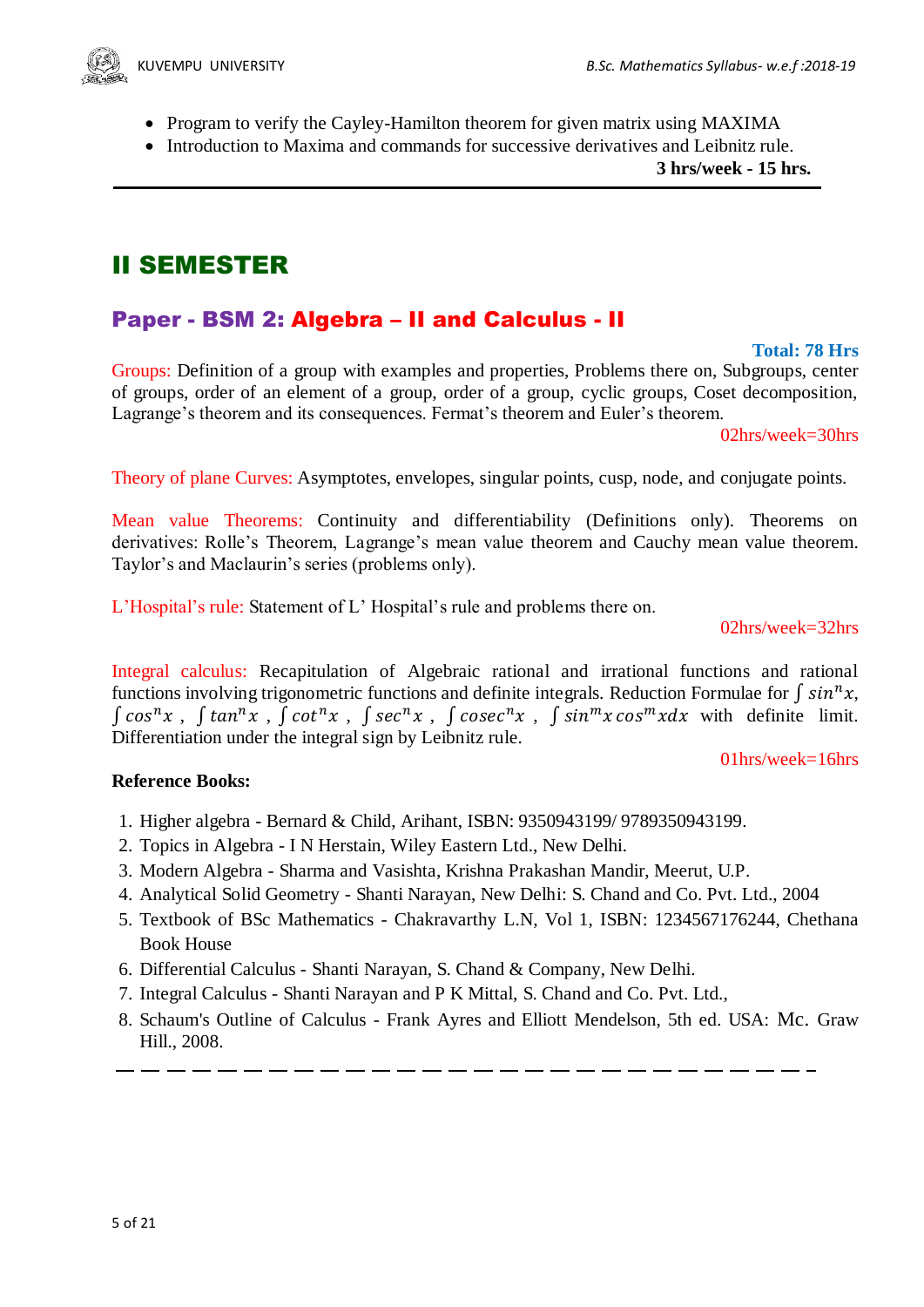

## PRACTICAL - 2

## **Total: 42 Hrs**

### **Practicals with Free and Open Source Software (FOSS) tools for computer programs (3 hours/ week per batch) Softwares used: 1. Maxima 2. Scilab**

## **LIST OF PROGRAMMES**

- 1. Program to construct Cayley table and test abelian for given finite set using SCILAB.
- 2. Program to test abelian group properties for given finite set using SCILAB
- 3. Program to find all possible cosets of the given finite group using SCILAB
- 4. Program to find all generators and corresponding all possible subgroups for the given cyclic group using SCILAB
- 5. Programs to verify Lagrange's theorem for given finite group.
- 6. Program to verify the Euler's theorem for given finite group using SCILAB.
- 7. Programs for finding limits by comparing left and right limits using MAXIMA
- 8. Programs for testing continuity of the function at  $x = a$  and x in [a, b] using MAXIMA
- 9. Programs for testing differentiability of the function at  $x = a$  and x in  $(a, b)$  using MAXIMA
- 10. Programs to verify Rolle's theorem for given function using MAXIMA
- 11. Programs to verify Lagrange's mean value theorem for given function using MAXIMA
- 12. Programs to verify Cauchy's Mean value theorem using MAXIMA
- 13. Programs to verify Taylor's Mean value theorem using MAXIMA
- 14. Programs to construct series using Maclaurin's series
- 15. Programs to find limit of the function using L'Hosptal's rule.

## III SEMESTER

## Paper - BSM 3: Algebra - III and Differential Equations - I

#### **Total: 78 Hrs**

Group Theory: Normal Subgroups, definition, examples and standard theorems on normal subgroups**.** Quotient groups, Homomorphism, isomorphism and fundamental theorem of homomorphism of groups.

02hrs/week=30hrs

Ordinary Differential Equation: Definition of an ordinary differential equation, its order and degree. Classification of solutions. Solution of first degree and first order equations.

- (1) Variable separable
- (2) Homogeneous and reducible to homogeneous form.
- (3) Linear and Bernoulli's form
- (4) Exact equations and reducible to exact form with standard I.F. Necessary and sufficient condition for the equation to be exact.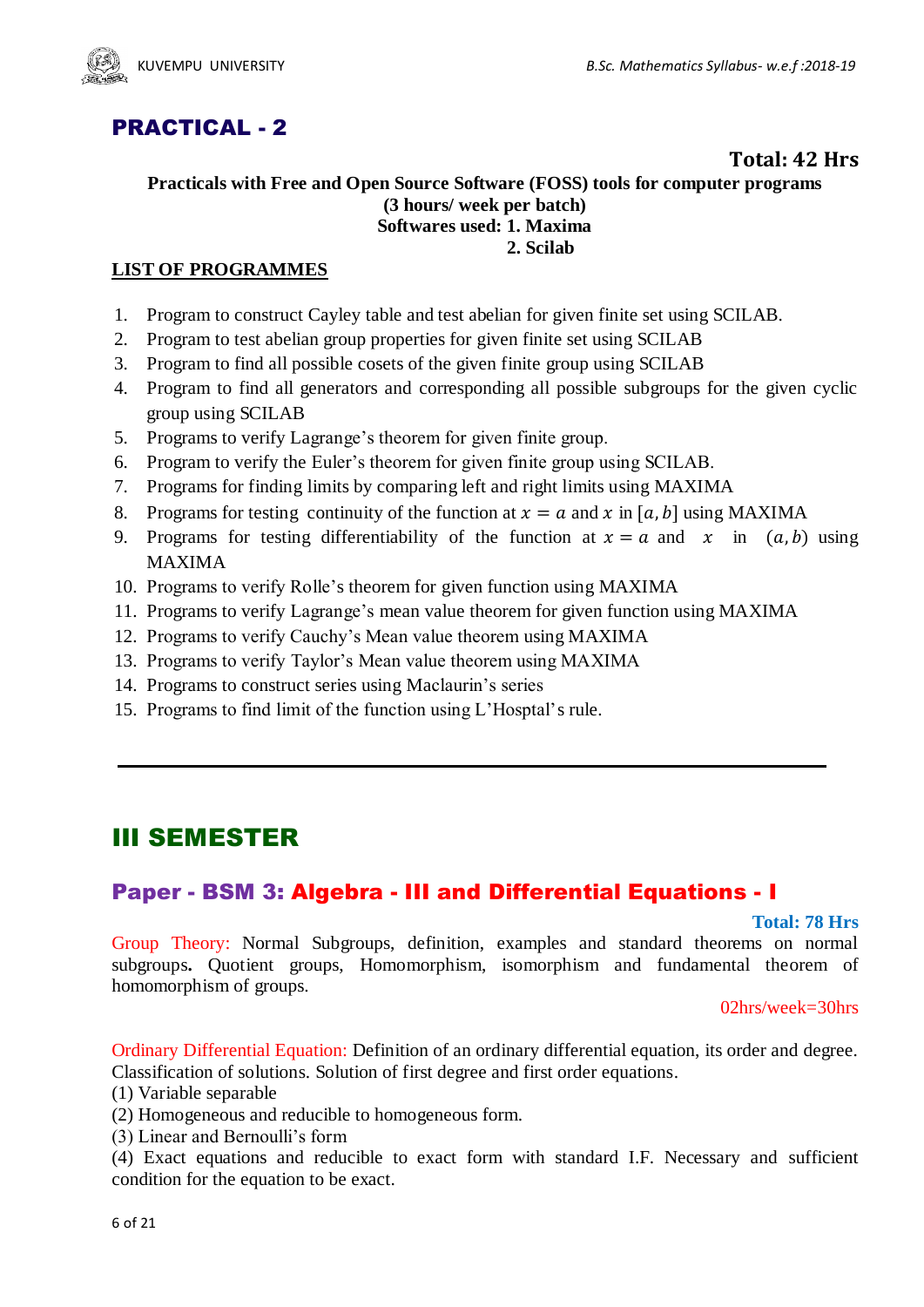

Equations of first order and higher degree. Solvable for p, Solvable for x (singular solutions), Solvable for y (singular solutions) and Clairaut's equation. Orthogonal trajectories. Second and higher order linear differential equations with constant co-efficient, complementary functions, Particular integral, standard types, Cauchy-Euler differential equations. Simultaneous differential equations with constant co-efficient (two variables).

#### 03hrs/week=48hrs

## **Reference Books:**

- 1. Higher algebra Bernard & Child, Arihant, ISBN: 9350943199/ 9789350943199.
- 2. Topics in Algebra I N Herstain, Wiley Eastern Ltd., New Delhi.
- 3. Modern Algebra Sharma and Vashishta, Krishna Prakashan Mandir, Meerut, U.P.
- 4. Textbook of BSc Mathematics Chakravarthy L.N, Vol 2, ISBN:1234567176245, Chethana Book House.
- 5. Ordinary and Partial Differential Equations M D Raisinghania, S. Chand and Co. Pvt. Ltd.
- 6. Schaum's outline of theory and problems of Differential Equations Frank Ayres, McGraw-Hill Publishing Co.
- 7. Differential Equations and Its Applications S Narayanan and T K Manicavachagom Pillay, S V Publishers Private Ltd.
- 8. Differential equation with Applications and Historical Notes G F Simmons,  $2^{nd}$ ed. McGraw-Hill Publishing Company.

## PRACTICAL - 3

**Total: 42 Hrs**

**Practicals with Free and Open Source Software (FOSS) tools for computer programs (3 hours/ week per batch) Softwares used: 1. Maxima 2. Scilab**

## **LIST OF PROGRAMMES**

- 1. Program to test normality of a given subgroup and a group using SCILAB.
- 2. Program to test homomorphism of a give function from  $G \rightarrow G'$ using SCILAB.
- 3. Program to test isomorphism of a given function from  $G \rightarrow G'$  using SCILAB.
- 4. Program to find the solution of given differential equation using Maxima and plotting the Solution-I. (1st order 1st degree non-linear)
- 5. Program to find the solution of given differential equation using Maxima and plotting the solution-II. (1st order 1st degree linear)
- 6. Program to find the solution of given differential equation using Maxima and plotting the solution-III. (1st order but not of 1st degree)
- 7. Program to find complementary function and particular integral of given differential equation with constant coefficients.
- 8. Program to find solution of given simultaneous differential equations with constant coefficients.
- 9. Programs for plotting curves in 2D Plane which are in Cartesian form.
- 10. Programs for plotting curves in 2D Plane which are in polar form.
- 11. Programs for plotting curves in 2D Plane which are in Parametric form.
- 12. Programs for plotting curves in 3D space using MAXIMA/SCILAB.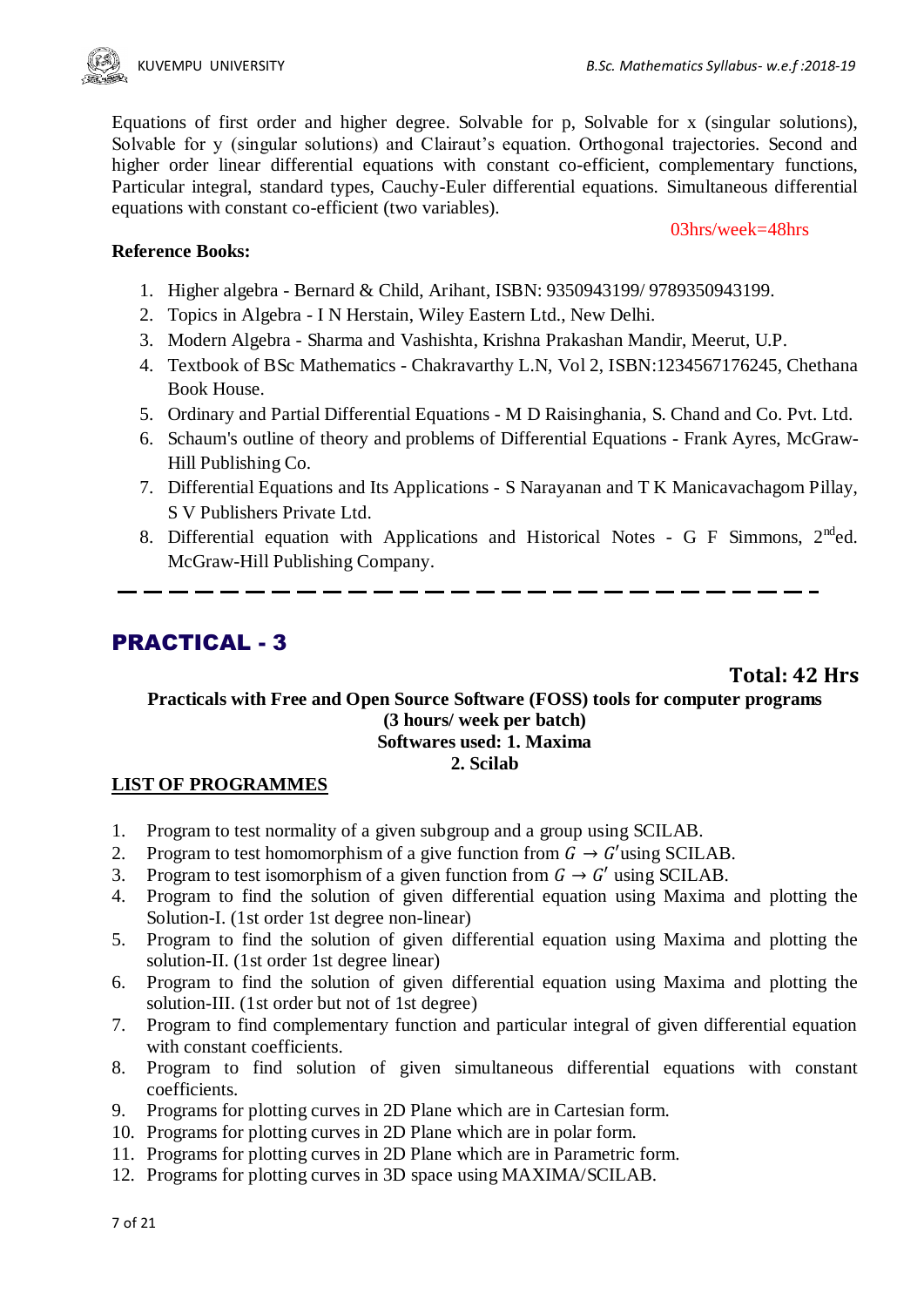## IV SEMESTER

## Paper - BSM 4: Differential Equations - II and Analysis

**Total: 78 Hrs**

Ordinary Linear Differential Equations: Solution of ordinary second order linear differential equation with variable coefficients by the methods:

- 1. When a part of complementary function is given,
- 2. Changing the independent variable,
- 3. Changing the dependent variable,
- 4. When a first integral is given (exact equation),
- 5. Variation of parameters

## 02hrs/week=30hrs

Sequence of Real Numbers: Definition of a sequence, limits of a sequence, algebra of limit of a Sequence-Convergent, Divergent and Oscillatory sequence problems there on. Bounded sequence; every convergent sequence is bounded-converse is not true, Monotonic Sequence and Their properties, Cauchy's sequence.

Infinite Series: Definition of convergent, divergent and oscillatory of series - standard properties and results, Geometric and Hyper geometric series. Cauchy's criterion (statement only). Tests of convergence of series - comparison tests - D'Alemberts Ratio test - Raabe's test - Cauchy's root test. The Integral test - Absolute Convergence and Leibnitz's test for alternating series.

03hrs/week=48hrs

## **Reference Books:**

- 1. Ordinary and Partial Differential Equations M D Raisinghania, S. Chand and Co. Pvt. Ltd.
- 2. Schaum's outline of theory and problems of Differential Equations Frank Ayres, McGraw-Hill Publishing Co.
- 3. Differential Equations and Its Applications S Narayanan and T K Manicavachagom Pillay, S V Publishers Private Ltd.
- 4. Differential equation with Applications and Historical Notes G F Simmons,  $2^{nd}$ ed.: McGraw-Hill Publishing Company.
- 5. Elements of Real Analysis Shanti Narayan, S. Chand & Company, New Delhi.

 $\overline{\phantom{a}}$   $\overline{\phantom{a}}$  .

- 6. Mathematical Analysis S. C. Malik, Savita Arora, New Age Science Ltd.
- 7. Principles of Mathematical Analysis Walter Rudin, McGraw-Hill Publishing Company.

## PRACTICAL - 4

**Total: 42 Hrs**

**Practicals with Free and Open Source Software (FOSS) tools for computer programs (3 hours/ week per batch) Softwares used: 1. Maxima**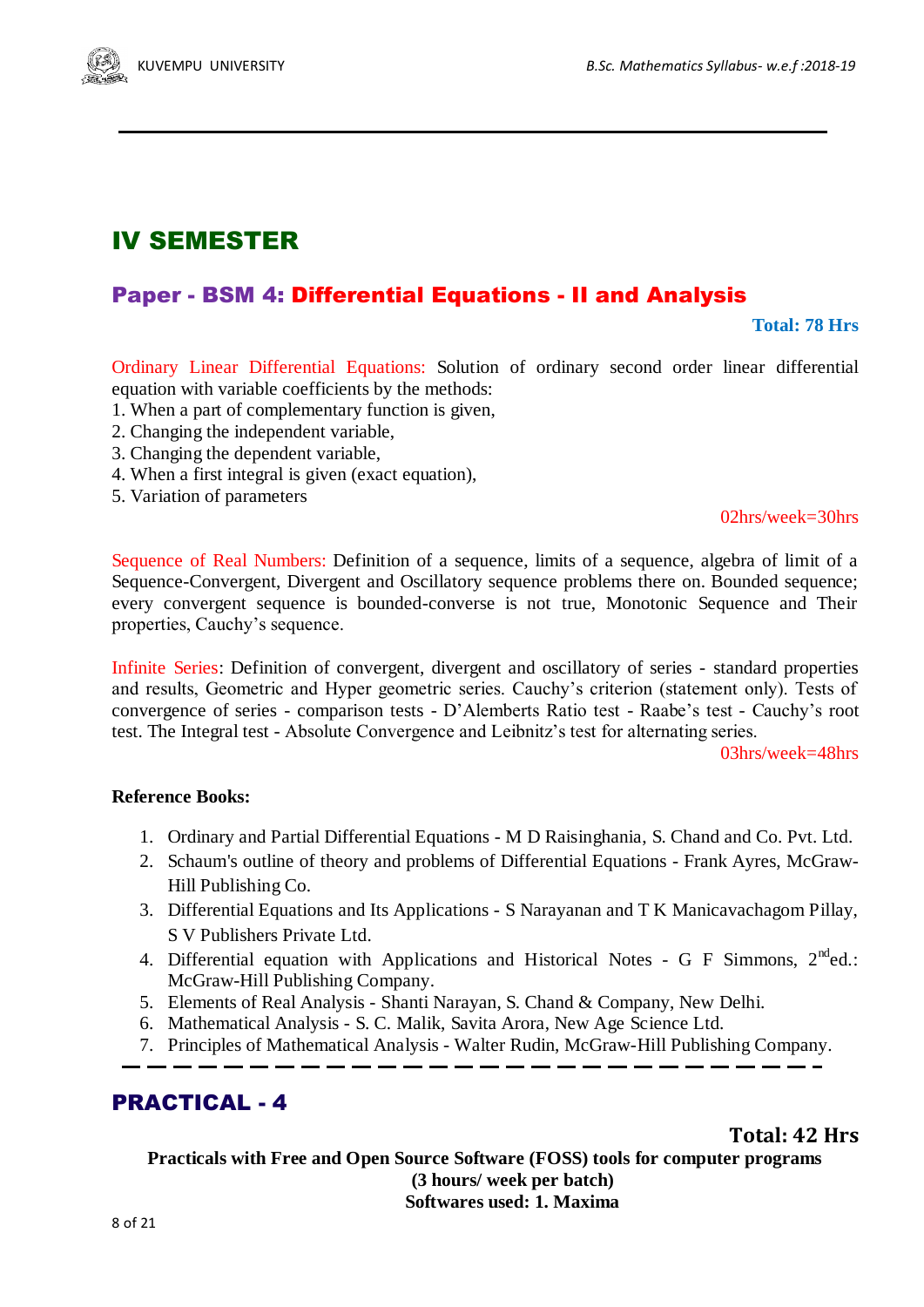

### **2. Scilab**

- **LIST OF PROGRAMMES**
- 1. Program to find the solution of Differential Equations by finding complimentary functions
- 2. Program to find the solution of Differential Equations by changing independent variable.
- 3. Program to find the solution of Differential Equations by changing dependent variable.
- 4. 4Program to test for exactness and solve the Differential Equations of second order.
- 5. Program to illustrate convergence, divergence or oscillatory of the given sequence using SCILAB/MAXIMA.
- 6. Program to illustrate convergence, divergence or oscillatory of the given series using SCILAB/MAXIMA.
- 7. Using Cauchy's criterion to determine convergence of the given sequence.
- 8. Using Cauchy's criterion to determine convergence of the given series.
- 9. Program to test the convergence of the series using Leibnitz's theorem.

## V SEMESTER

## Paper - BSM 5: Differential Equations– III, Fourier series and Algebra-IV

### **Total: 60 Hrs**

Total and Simultaneous Differential Equations: Necessary condition for the equation  $P$  dx +  $0 dv + R dz = 0$  to be integrable-problems there on. Solutions of equation of the  $\boldsymbol{d}$  $\boldsymbol{d}$  $\boldsymbol{d}$  $=$  $=$ .  $\overline{P}$ Q  $\boldsymbol{R}$ 

Partial Differential Equations: Formation of partial differential equation –Lagrange's linear equation:  $Pp + Qq = R$ . Four standard types of first order partial differential equations, Charpit's methods.

Fourier Series: Periodic functions and properties-Fourier series of functions with period  $2\pi$  and period 2L. Half range cosine and sine series.

02hr/week=30hrs

Rings, Integral Domains and Fields: Rings- Definition, Types of rings. Examples properties of rings - Rings of Integers Modulo-n - Integral domains - Fields. Examples - subrings - Ideals -Principal ideals, Maximal ideal commutative rings, examples and standard properties- Homomorphism and Isomorphism - properties of homomorphism of rings. Quotient rings.

#### 02hrs/week=30hrs

## **Reference Books:**

- 1. Ordinary and Partial Differential Equations M D Raisinghania, S. Chand and Co. Pvt. Ltd.
- 2. Schaum's outline of theory and problems of Differential Equations Frank Ayres, McGraw-Hill Publishing Co.
- 3. Differential Equations and Its Applications S Narayanan and T K Manicavachagom Pillay, S V Publishers Private Ltd.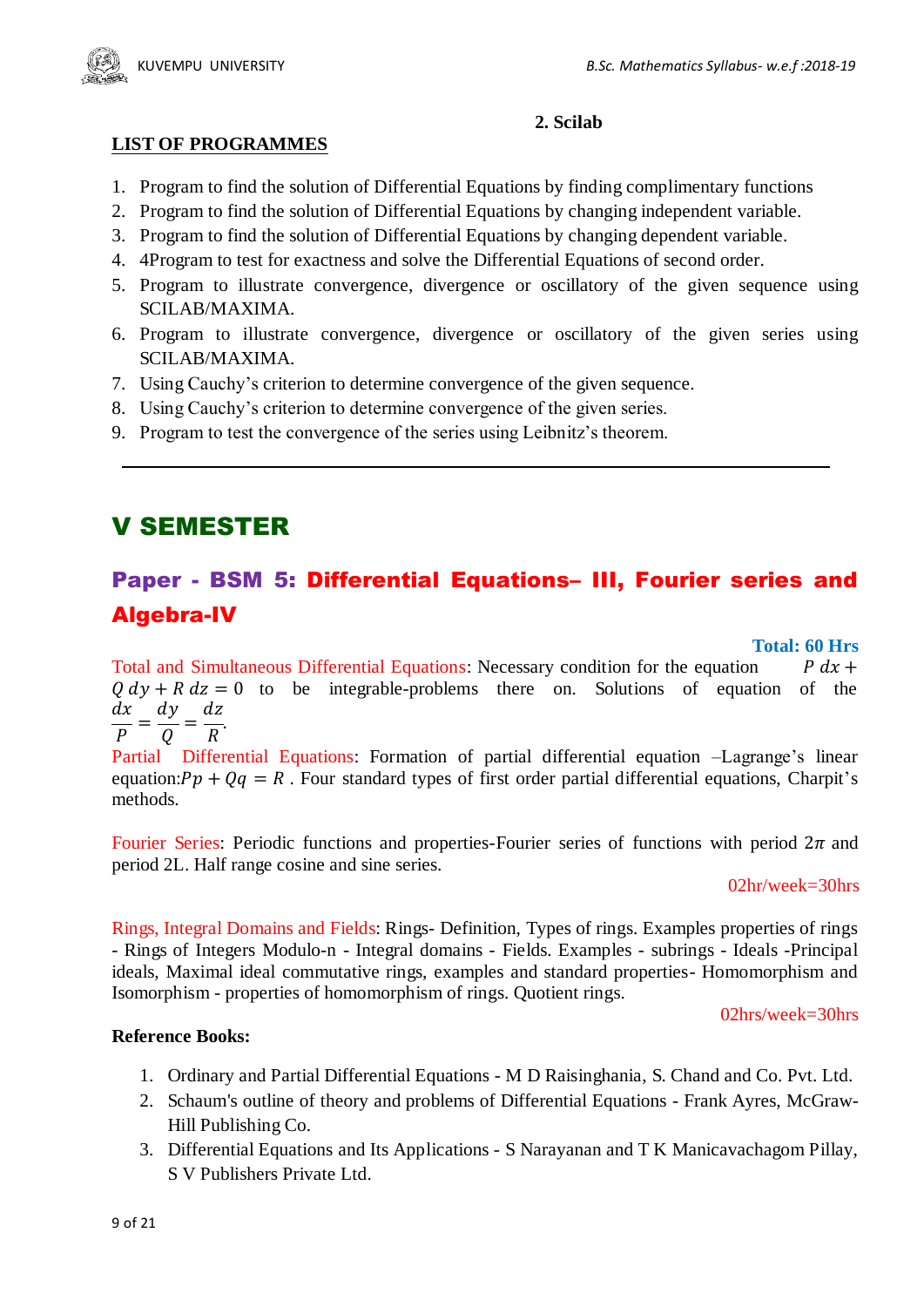- 4. Differential equation with Applications and Historical Notes G F Simmons,  $2^{nd}$ ed.: McGraw-Hill Publishing Company.
- 5. Topics in Algebra I N Herstain, Wiley Eastern Ltd., New Delhi.
- 6. Modern Algebra Sharma and Vashishta, Krishna Prakashan Mandir, Meerut, U.P.
- 7. Textbook of BSc Mathematics Chakravarthy L.N., Vol 2, ISBN:1234567176245, Chethana Book House.

## PRACTICAL - 5

## **Total: 30Hrs**

**Practicals with Free and Open Source Software (FOSS) tools for computer programs (2 hours/ week per batch) Softwares used: 1. Maxima 2. Scilab**

## **LIST OF PROGRAMMES**

- 1. Program to find the solution of the given total differential equation.
- 2. Program to find the solution of the given simultaneous differential equations.
- 3. Program to find the solution of the given partial differential equation.
- 4. Program to find whether given finite set is ring or not?
- 5. Program to show whether given subset of a finite ring is a subring or Not?
- 6. Program to find whether given subset of a finite ring is an ideal or not?
- 7. Program to find whether given function is a homomorphism or not?
- 8. Program to find whether given function is an isomorphism or not?
- 9. To plot periodic functions with period  $2\pi$  and  $2L$
- 10. To find full range trigonometric Fourier series of some simple functions with period  $2\pi$  and  $2L$ .
- 11. Plotting of functions in half-range and including their even and odd extensions.
- 12. To find the half-range sine and cosine series of simple functions.
- 13. To find the half-range sine and cosine series of simple functions.

## V SEMESTER

## Paper - BSM 6: Line and Multiple Integrals and Laplace Transforms

#### **Total: 60 Hrs**

Line and Multiple Integrals: Definition of line integral and basic properties, examples on evaluation of line integrals. Definition of double integrals, evaluation of double integrals (1) under given limits (2) In regions bounded by given curves - change of variables, surface area as double integrals. Definition of triple integrals and evaluation, change of variables, volume as a triple integral.

#### 02hrs/week=30hrs

10 of 21 Laplace Transforms: Definition and basic properties - Laplace transforms of  $e^{kt}$ , cos kt, sin kt,  $t^n$ , cosh kt and sinh kt - Laplace transform of  $e^{at} F(t)$ ,  $t^n F(t)$ ,  $F(t)/t$  - problems - Laplace transform of derivatives of functions - Laplace transforms of integrals of functions - Laplace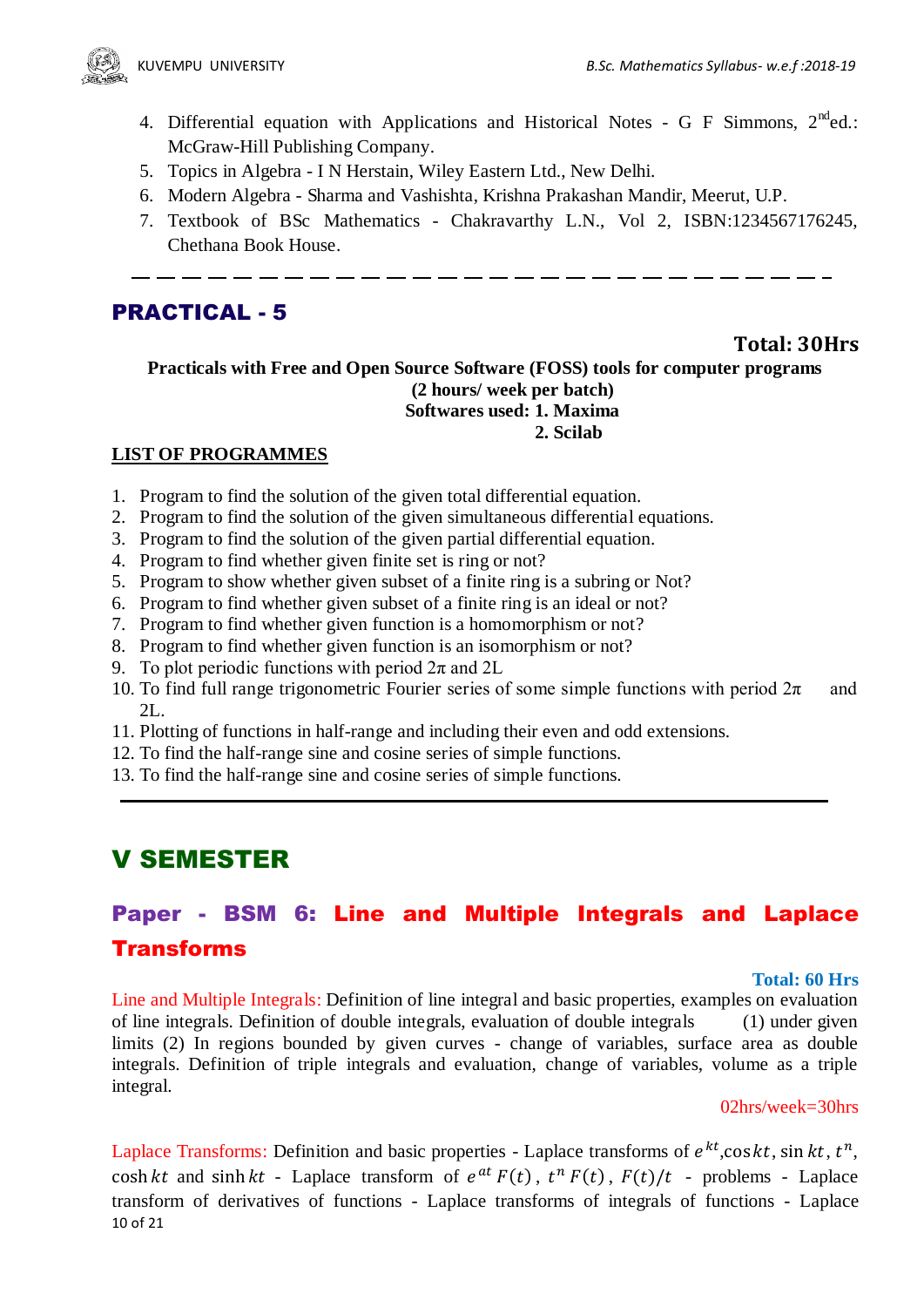

transforms of unit step functions - Inverse Laplace transforms - problems. Convolution theorem - Simple initial value problems - Solution of first and second order differential equations with constant coefficients by Laplace transform method.

02hrs/week=30hrs

## **Reference Books:**

- 1. Integral Calculus H.S. Dhami, New Age International Pvt. Ltd Publishers.
- 2. Text Book of Multiple Integrals A.K. Sharma, Discovery Publishing House, New Delhi.
- 3. Differential and Integral Calculus, Vol. II N. Piskunov, CBS Publishers & Distributors Pvt. Ltd.
- 4. Mathematical Analysis S. C. Malik, Savita Arora, New Age Science Ltd.
- 5. Higher Engineering Mathematics B.S. Grewal, Khanna publishers.
- 6. Advanced Engineering Mathematics by Erwin Kreyszig, Wiley; Ninth edition, ISBN:8126531355
- 7. Schaum's Outline of Laplace Transforms Murray Spiegel, McGraw-Hill Education
- 8. Laplace and Fourier Transforms M. D. Raisinghania, New Delhi, India: S. Chand and Co. Ltd.

## PRACTICAL - 6

**Total: 30Hrs**

#### **Practicals with Free and Open Source Software (FOSS) tools for computer programs (2 hours/ week per batch) Softwares used: 1. Maxima 2. Scilab**

#### **LIST OF PROGRAMMES**

- 1. Evaluation of the line integral with constant limits.
- 2. Evaluation of the double integral with constant limits.
- 3. Evaluation of the triple integral with constant limits.
- 4. Evaluation of the line integral with variable limits.
- 5. Evaluation of the double integral and triple integral with variable limits.
- 6. Evaluation of area of the surface as double integral.
- 7. Evaluation of volume of the solid as a triple integral.
- 8. Finding the Laplace transforms of some standard functions.
- 9. Finding the inverse Laplace transform of simple functions.
- 10. Program to Verify of Convolution Theorem.
- 11. Program to find the solution of a differential equation using Laplace transform method.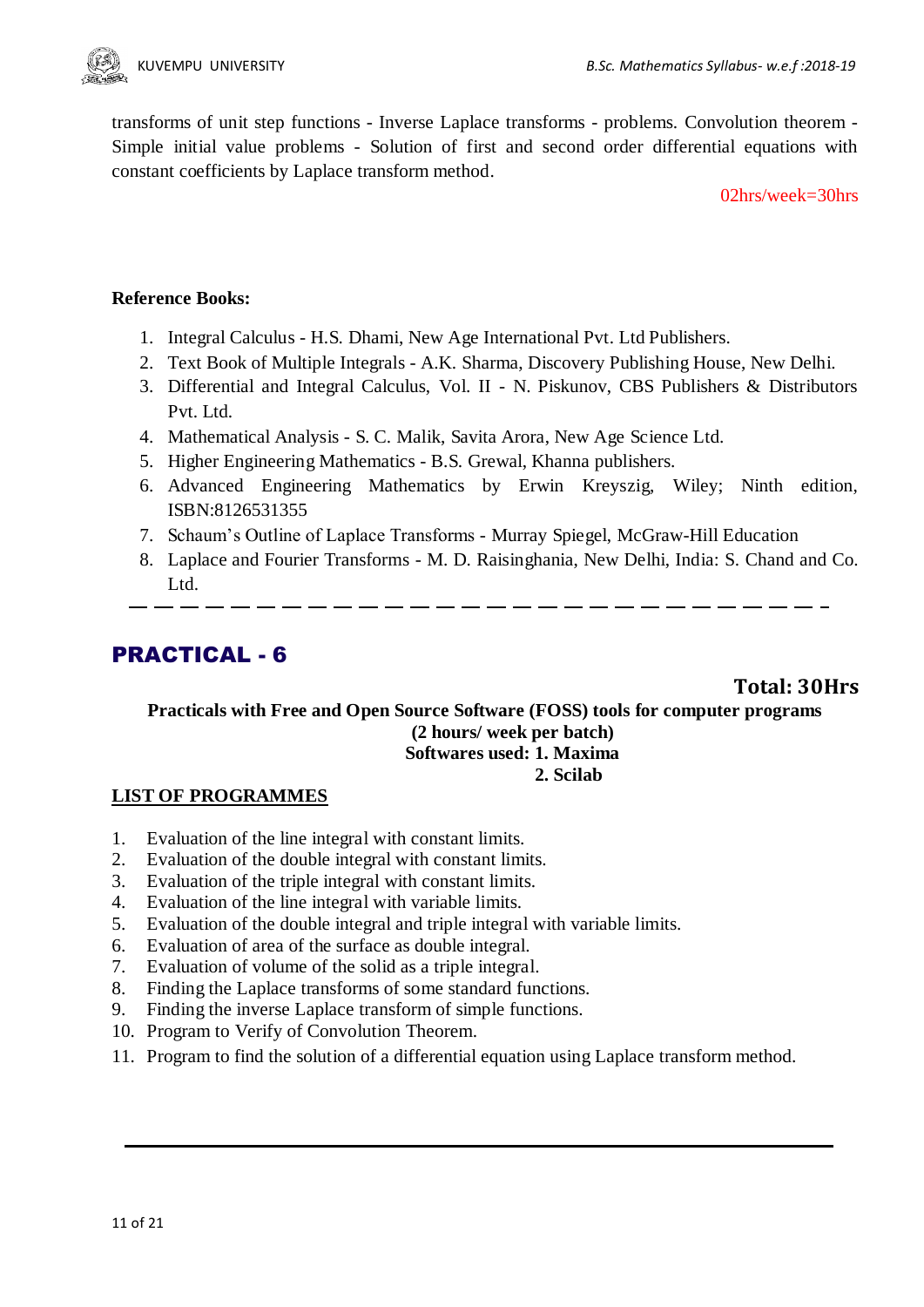

## VI SEMESTER

## Paper - BSM 7: Vector Space and Numerical Analysis

#### **Total: 60 Hrs**

Vector Space: Vector spaces, examples, subspaces, criterion for a subset to be a subspace. Concepts of linear dependence and independence. Fundamental theorem of linear dependence. Basis and dimension, standard properties of linearly independent and dependent sets examples, illustrations, concepts and results.

Linear transformations, Matrix representation of linear maps. Rank and nullity of a linear transformation.

#### 02hrs/week=30hrs

Numerical Analysis: Solution of algebraic and transcendental equations of one variable by Bisection, Regula-Falsi and Newton-Raphson methods.

Finite differences (Forward and Backward differences) Interpolation, Newton's forward and backward interpolation formulae. Divided Differences-Newton's divided difference formula. Lagrange's interpolation formulae.

Numerical differentiation using Newton's forward and backward interpolation formulae.

Numerical Integration-Trapezoidal rule, Simpson's one-third and three - eight rule, Weddle's rule. (without proof).

Numerical solution of ordinary differential equations of first order and first degree-Picard's method, modified Euler's method, Runge-kutta method of fourth-order (No derivations of formulae).

02hrs/week=30hrs

## **Reference Books:**

- 1. Herstain: Topics in Algebra, Wiley Eastern Ltd., New Delhi.
- 2. Modern Algebra Sharma and Vashishta, Krishna Prakashan Mandir, Meerut, U.P.
- 3. Schaum's outline of Linear Algebra Seymour Lipschutz, McGraw Hill Education.
- 4. The Linear Algebra a Beginning Graduate Student Ought to Know Golan, Jonathan S, Springer International Publishing.
- 5. Introductory Methods of Numerical Analysis S.S. Sastry, Prentice Hall India Learning Private Limited.
- 6. Numerical Methods: For Scientific and Engineering Computation M.K. Jain, S.R.K. Iyengar, R.K. Jain, NEW AGE; 6th edition
- 7. Numerical Analysis B. D Gupta, Stosius Inc/Advent Books Division.
- 8. Finite Difference and Numerical Analysis H. C Saxena, S. Chand Publishing.
- 9. Numerical Methods for Scientists and Engineers B. S. Grewal, Khanna Publishers.
- 10. Advanced Engineering Mathematics E. Kreyszig.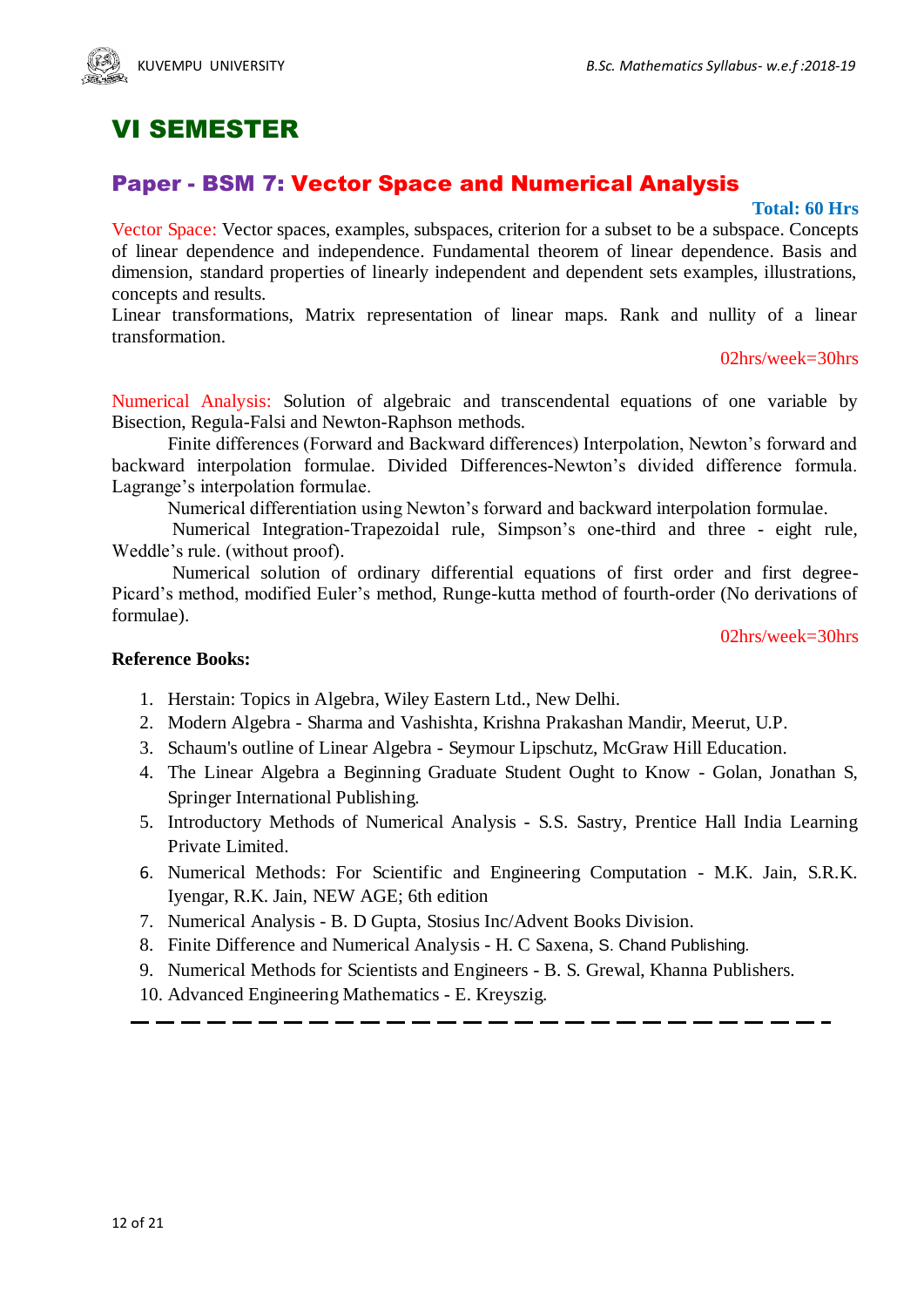

## PRACTICAL - 7

## **Total: 30Hrs**

### **Practicals with Free and Open Source Software (FOSS) tools for computer programs (2 hours/ week per batch) Softwares used: 1. Maxima 2. Scilab**

## **LIST OF PROGRAMMES**

- 1. Program to verify given set is vector space or not?
- 2. Program to find whether given set is L.I or L.D.
- 3. Program to verify whether given function is basis or not?
- 4. Program to verify given mapping is Linear transformation or not?
- 5. Program to find matrix of a given linear transformation.
- 6. Program to find the rank and nullity of a linear transformation?
- 7. Scilab/Maxima programs on Interpolations with equal intervals.
- 8. Scilab/Maxima programs on Interpolations with unequal intervals.
- 9. Scilab/Maxima programs to evaluate integrals using trapezoidal, Simpson's  $1/3<sup>rd</sup>$  rule and Simpson's  $3/8^{\text{th}}$  rule.
- 10. Solving ordinary differential equation by modified Euler's method.
- 11. Solving ordinary differential equation by Runge-Kutta method of 4<sup>th</sup> order.

## VI SEMESTER

## Paper - BSM 8: Riemann Integration, Vector Calculus and Complex Analysis

#### **Total: 60 Hrs**

Riemann Integrations: Upper and Lower sums, Refinement of partitions, upper and lower integrals, integrability, Criterion for integrability, continuous and monotonic functions are Riemann integrable, integral as the limit of a sum, integrability of the sum and product of integrable functions, integrability of the modulus of an integrable function, the fundamental theorem of calculus.

Vector Calculus: Scalar field – gradient of a scalar field, geometrical meaning – directional derivative – Maximum directional derivative – Angle between two surfaces - vector field– divergence and curl of a vector field – solenoidal and irrotational fields – scalar and vector potentials – Laplacian of a scalar field – vector identities. Standard properties, Harmonic functions, Problems.

2hrs/week=30hrs

Complex Analysis: Complex numbers, the complex plane - conjugate and modulus of a complex number - the modulus-argument form - geometric representation - Equation to circle and line in the complex form.

 Functions of a complex variable, limit, continuity and differentiability of function-Analytic function - Cauchy-Riemann equations in Cartesian form. Sufficient conditions for analytic (in Cartesian form). Real and imaginary parts of analytic functions are harmonic, construction of analytic function given real or imaginary parts.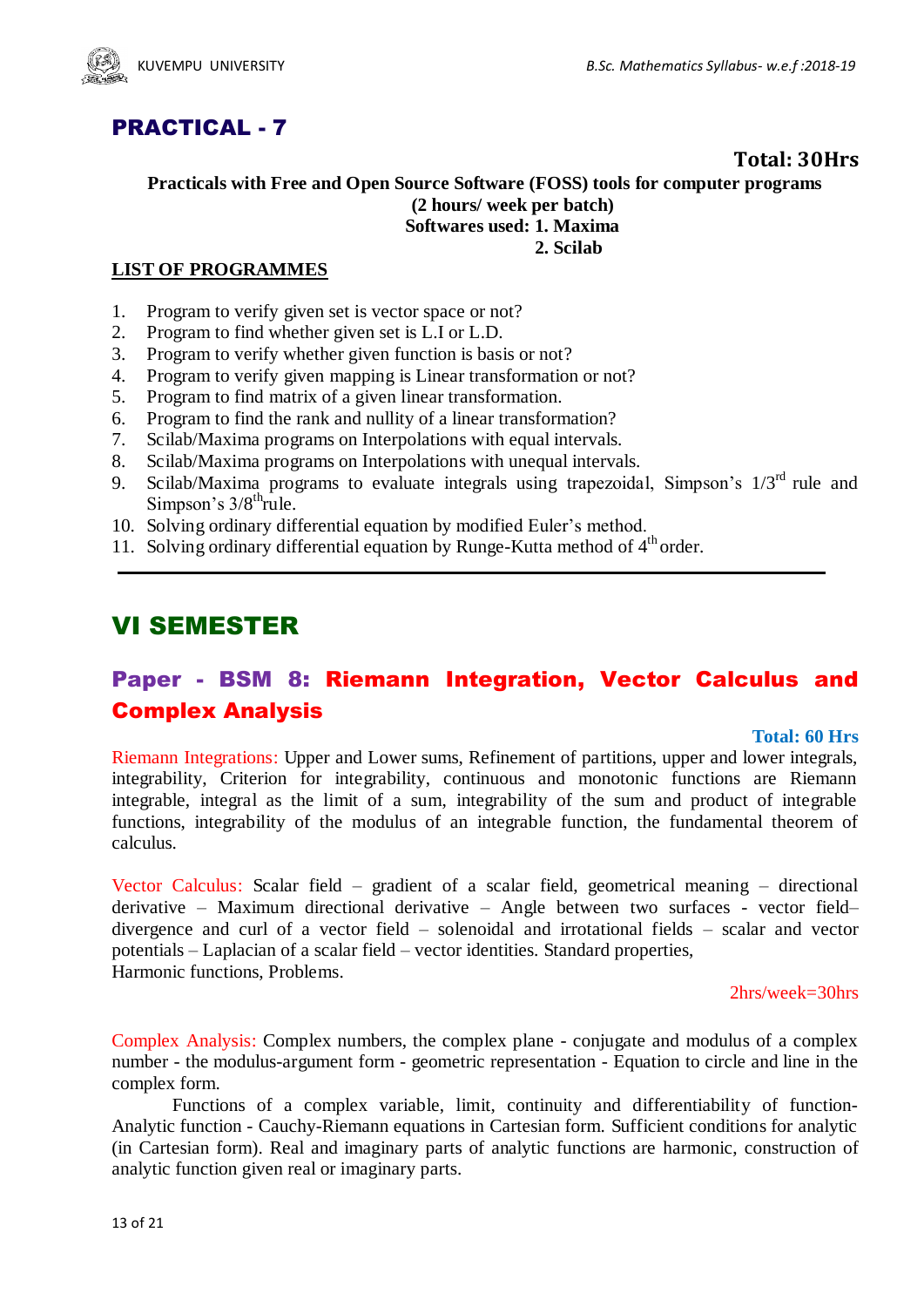

#### 02hrs/week=30hrs

### **Reference Books:**

- 1. Mathematical Analysis S. C. Malik, Savita Arora, New Age Science Ltd.
- 2. Principles of Mathematical Analysis Walter Rudin, McGraw-Hill Publishing Company.
- 3. Real and Complex Analysis Walter Rudin, McGraw-Hill Higher Education.
- 4. Elements of Real Analysis Shanti Narayan, S. Chand & Company, New Delhi.
- 5. Complex Variables and Applications James Brown, Ruel Churchill, McGraw-Hill.
- 6. Foundations of Complex Analysis S. Ponnusamy, Narosa book distributors Pvt. Ltd.-New Delhi
- 7. Schaum's Outline of Complex Variables Murray Spiegel, John Schiller, Seymour Lipschutz, McGraw-Hill Education.
- 8. Complex Analysis [Lars Ahlfors,](https://www.amazon.com/s/ref=dp_byline_sr_book_1?ie=UTF8&text=Lars+Ahlfors&search-alias=books&field-author=Lars+Ahlfors&sort=relevancerank) McGraw-Hill Education.
- 9. Vector Calculus Paul C. Matthews, Springer-Verlag London.
- 10. Golden Vector Calculus, R. Gupta, Laxmi Publications
- 11. A Textbook of Engineering Mathematics N. P. Bali, N. Ch. Narayana Iyengar, Laxmi Publications.
- 12. Textbook of Vector Calculus Shanti Narayan, S. Chand.

## PRACTICALS - 8

**Total: 30Hrs**

**Practicals with Free and Open Source Software (FOSS) tools for computer programs (2 hours/ week per batch) Softwares used: 1. Maxima 2. Scilab**

## **LIST OF PROGRAMMES**

- 1. Programmes to find lower and upper Riemann sum.
- 2. Programmes to find lower and upper Riemann integration.
- 3. To demonstrate the physical interpretation of gradient, divergence and curl.
- 4. Writing gradient, divergence, curl and Laplacian in cylindrical coordinates.
- 5. Writing gradient, divergence, curl and Laplacian in spherical coordinates.
- 6. Using cyclic notations to derive different vector identities.
- 7. Using cyclic notations to derive some more vector identities.
- 8. Programs to verify given functions satisfy Cauchy-Riemann equations both in Cartesian and polar form.
- 9. Implementation of Milne-Thomson method in constructing analytic functions (simple examples).
- 10. Illustrating orthogonality of the surfaces obtained from the real and imaginary parts of an analytic function.
- 11. Program to verify given function is harmonic or not.
- 12. Program to verify real part of an analytic function being harmonic.
- 13. Program to verify imaginary part of an analytic function being harmonic.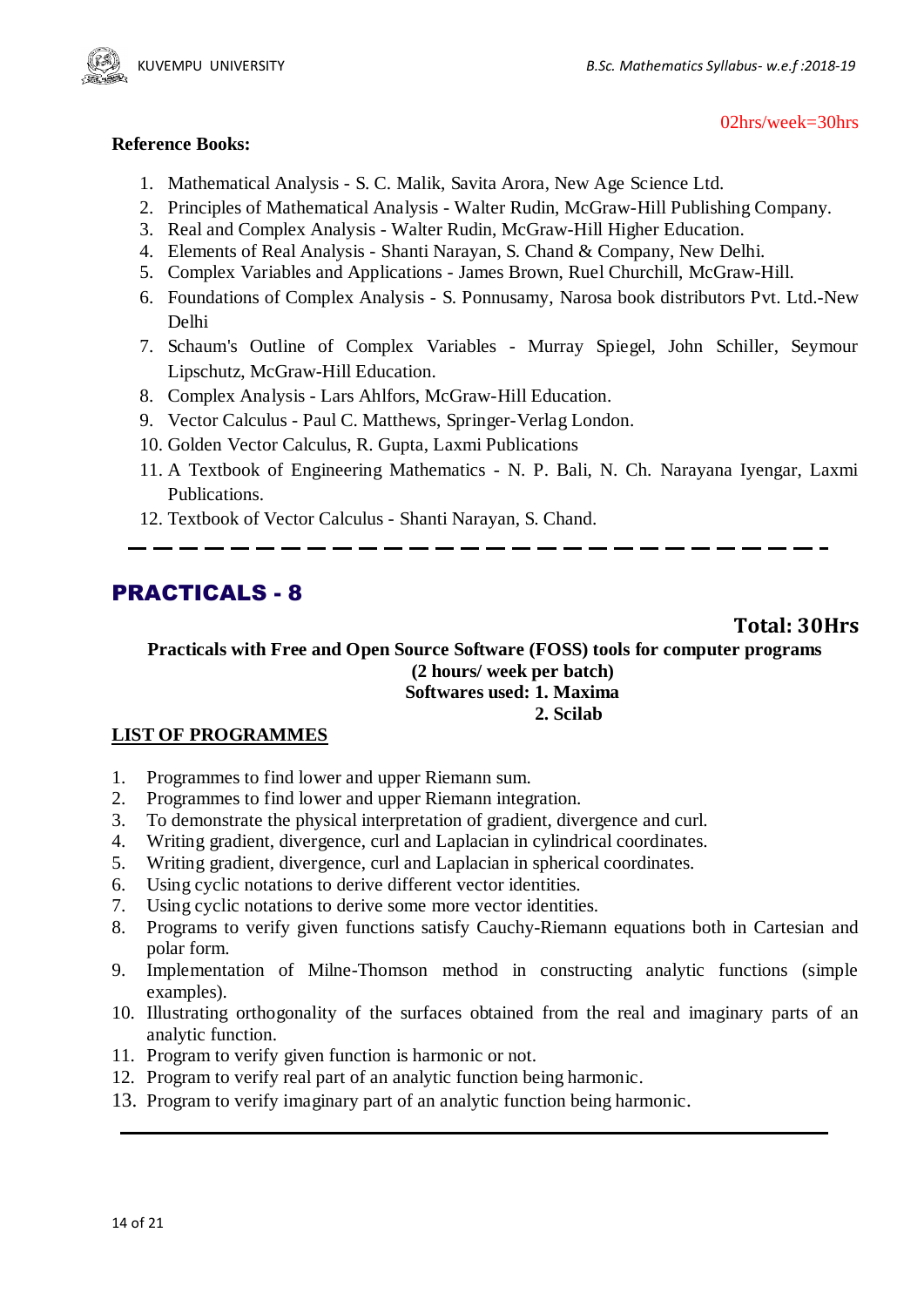

## **PATTERN OF THE QUESTION PAPER**

## **FROM 1st TO 6 th SEMESTER**

|          | <b>Time:3 Hours</b>               | <b>Max.Marks:70</b>     |
|----------|-----------------------------------|-------------------------|
|          | Answer any FIVE of the following  | $5 \times 2 = 10$ Marks |
|          | (8 questions are given)           |                         |
| $\rm II$ | Answer any THREE of the following | $3 \times 5 = 15$ Marks |
|          | (05 questions are given)          |                         |
| III      | Answer any THREE of the following | $3 \times 5 = 15$ Marks |
|          | (05 questions are given)          |                         |
| IV       | Answer any THREE of the following | $3 \times 5 = 15$ Marks |
|          | (05 questions are given)          |                         |
|          | Answer any THREE of the following | $3 \times 5 = 15$ Marks |
|          | (05 questions are given)          |                         |

## **PATTERN OF THE QUESTION PAPER**

## **PAPER -BSM 1**

| Time:3 Hours                                    | Max.Marks:70             |
|-------------------------------------------------|--------------------------|
| <b>NOTE: Answer All Questions</b>               |                          |
| I. Answer any <b>FIVE</b> of the following:     | Marks: $5 \times 2 = 10$ |
| 1.                                              |                          |
| Matrices<br>2.                                  |                          |
| 3.                                              |                          |
| 4.<br>Polar Co-ordinates                        |                          |
| 5.                                              |                          |
| 6.<br><b>Successive Differentiation</b>         |                          |
| 7.<br>Function of two and three variables<br>8. |                          |
| II. Answer any <b>THREE</b> of the following:   | Marks: $3 \times 5 = 15$ |
| 1.                                              |                          |
| 2.                                              |                          |
| $\overline{3}$ .<br>Matrices                    |                          |
| 4.                                              |                          |
| 5.                                              |                          |
| III. Answer any <b>THREE</b> of the following:  | Marks: $3 \times 5 = 15$ |
| 1.                                              |                          |
| $\overline{2}$ .<br>Matrices                    |                          |
| $\overline{3}$ .                                |                          |
| $\frac{4}{5}$<br>Polar Co-ordinates             |                          |
|                                                 |                          |
| IV. Answer any <b>THREE</b> of the following:   | Marks: $3 \times 5 = 15$ |
| 1.                                              |                          |
| Polar Co-ordinates<br>2.                        |                          |
| 3.                                              |                          |
| 4.<br>Successive Differentiation<br>5.          |                          |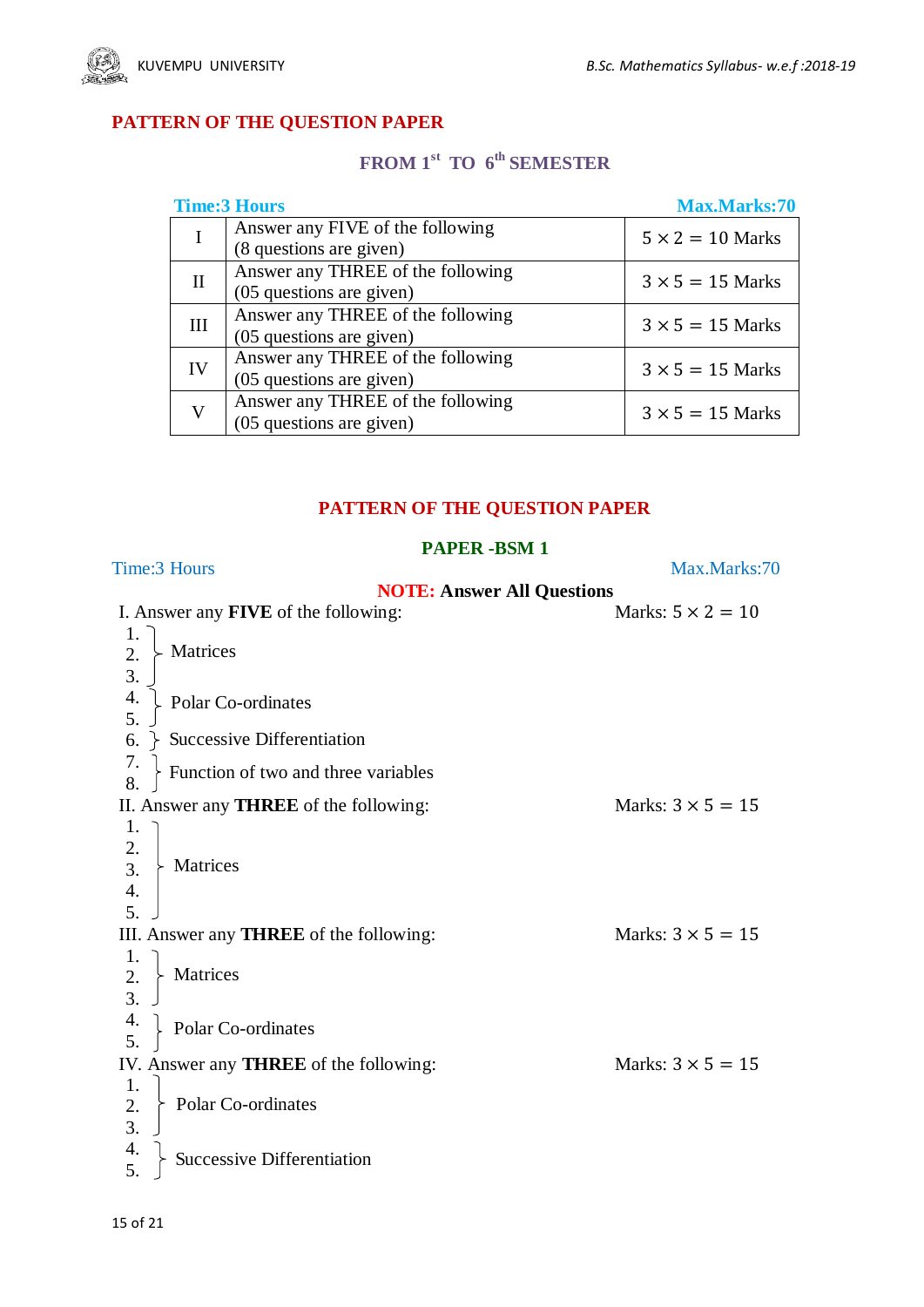

## V. Answer any **THREE** of the following: Marks:  $3 \times 5 = 15$

- Successive Differentiation 1. 2.
- 3.
- Function of two and three variables 4.
- 5.

## **PAPER - BSM 2**

Time:3 Hours Max.Marks:70

|                                                          | <b>NOTE: Answer All Questions</b>             |                          |  |
|----------------------------------------------------------|-----------------------------------------------|--------------------------|--|
|                                                          | I. Answer any <b>FIVE</b> of the following:   | Marks: $5 \times 2 = 10$ |  |
| 1.<br>2.                                                 | Groups                                        |                          |  |
| 3.                                                       | Theory of plane Curves                        |                          |  |
| 4.<br>5.                                                 | Mean value theorems                           |                          |  |
| 6.                                                       | L'Hospital's rule                             |                          |  |
| $\frac{7}{8}$                                            | <b>Integral Calculus</b>                      |                          |  |
|                                                          | II. Answer any <b>THREE</b> of the following: | Marks: $3 \times 5 = 15$ |  |
| 1.<br>2.<br>$\overline{3}$ .<br>$\boldsymbol{4}$ .<br>5. | Groups                                        |                          |  |
|                                                          | III. Answer any THREE of the following:       | Marks: $3 \times 5 = 15$ |  |
| 1.<br>2.                                                 | Theory of plane Curves                        |                          |  |
| 3.<br>4.<br>5 <sub>1</sub>                               | Mean value Theorems                           |                          |  |
|                                                          | IV. Answer any <b>THREE</b> of the following: | Marks: $3 \times 5 = 15$ |  |
| 1.<br>2.                                                 | Mean value Theorems                           |                          |  |
| 3.<br>$\overline{4}$ .                                   | L'Hospital's rule                             |                          |  |
|                                                          | V. Answer any <b>THREE</b> of the following:  | Marks: $3 \times 5 = 15$ |  |
| 1.<br>2.<br>3.<br>4.<br>5.                               | Integral Calculus                             |                          |  |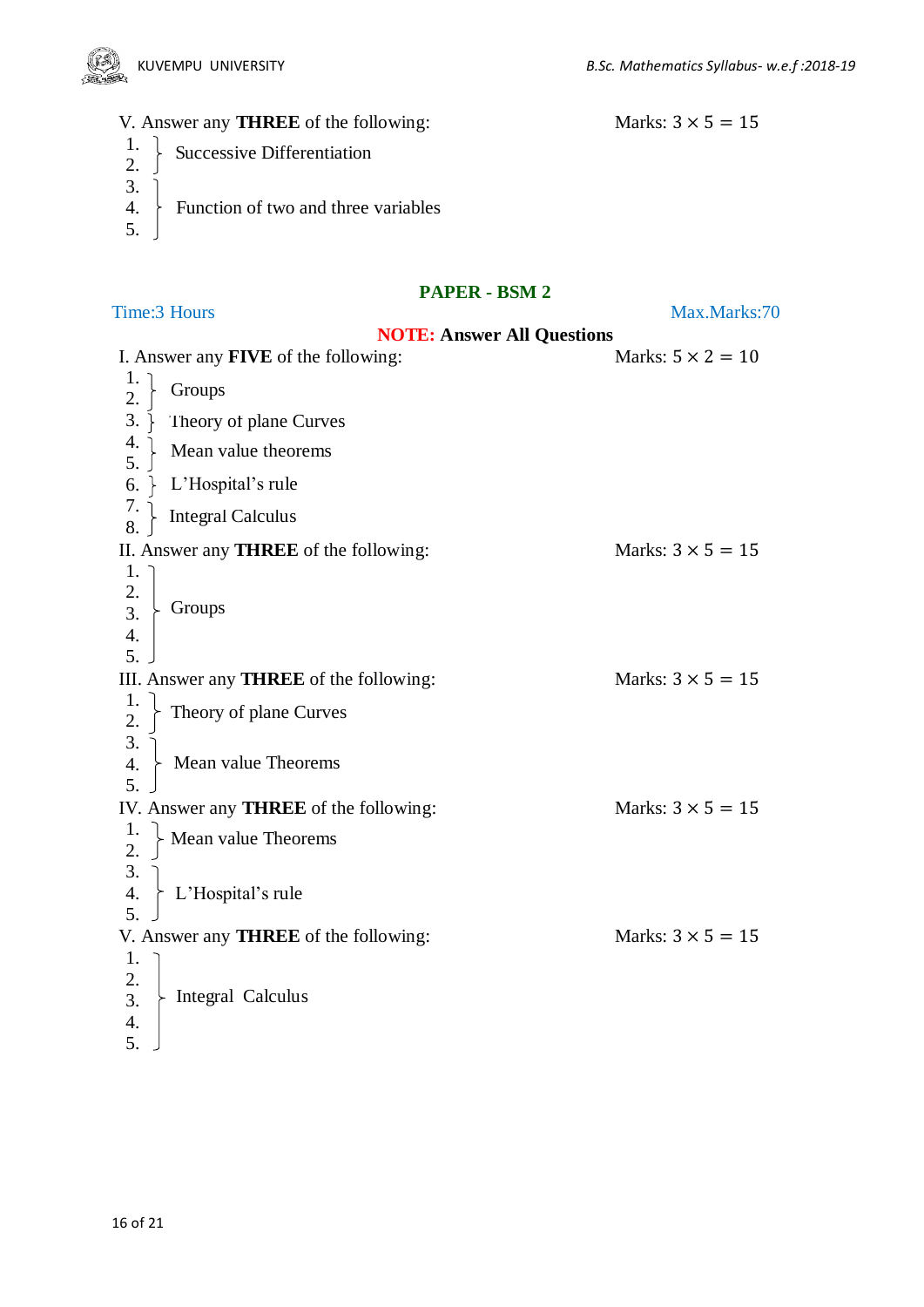| Time: 3 Hours                                                                              | Max.Marks:70             |
|--------------------------------------------------------------------------------------------|--------------------------|
| <b>NOTE: Answer All Questions</b>                                                          |                          |
| I. Answer any <b>FIVE</b> of the following:                                                | Marks: $5 \times 2 = 10$ |
| 1.<br>Group Theory<br>2.<br>$\overline{3}$ .                                               |                          |
| 4.                                                                                         |                          |
| 5.<br><b>Ordinary Differential Equation</b><br>6.                                          |                          |
| 7.<br>8.                                                                                   |                          |
| II. Answer any <b>THREE</b> of the following:<br>1.                                        | Marks: $3 \times 5 = 15$ |
| 2.                                                                                         |                          |
| 3.<br>Group Theory<br>4.                                                                   |                          |
| 5.                                                                                         |                          |
| III. Answer any <b>THREE</b> of the following:                                             | Marks: $3 \times 5 = 15$ |
| 1.<br>2.                                                                                   |                          |
| Ordinary Differential Equation (up to Exact)<br>3.<br>4.                                   |                          |
| 5 <sub>1</sub>                                                                             |                          |
| IV. Answer any <b>THREE</b> of the following:<br>1.                                        | Marks: $3 \times 5 = 15$ |
| 2.<br>Ordinary Differential Equation (after Exact up to orthogonal trajectories)<br>3.     |                          |
| 4.<br>5.                                                                                   |                          |
| V. Answer any <b>THREE</b> of the following:<br>1.                                         | Marks: $3 \times 5 = 15$ |
| 2.<br>Ordinary Differential Equation (Higher order and simultaneous equations)<br>3.<br>4. |                          |
| 5.                                                                                         |                          |

## **PAPER - BSM 4**

Time:3 Hours Max.Marks:70

Sequence and Series Ordinary Linear Differential Equations **NOTE: Answer All Questions** I. Answer any **FIVE** of the following: Marks:  $5 \times 2 = 10$ 1. 2. 3. 4. 5. 6. 7. 8. II. Answer any **THREE** of the following: Marks:  $3 \times 5 = 15$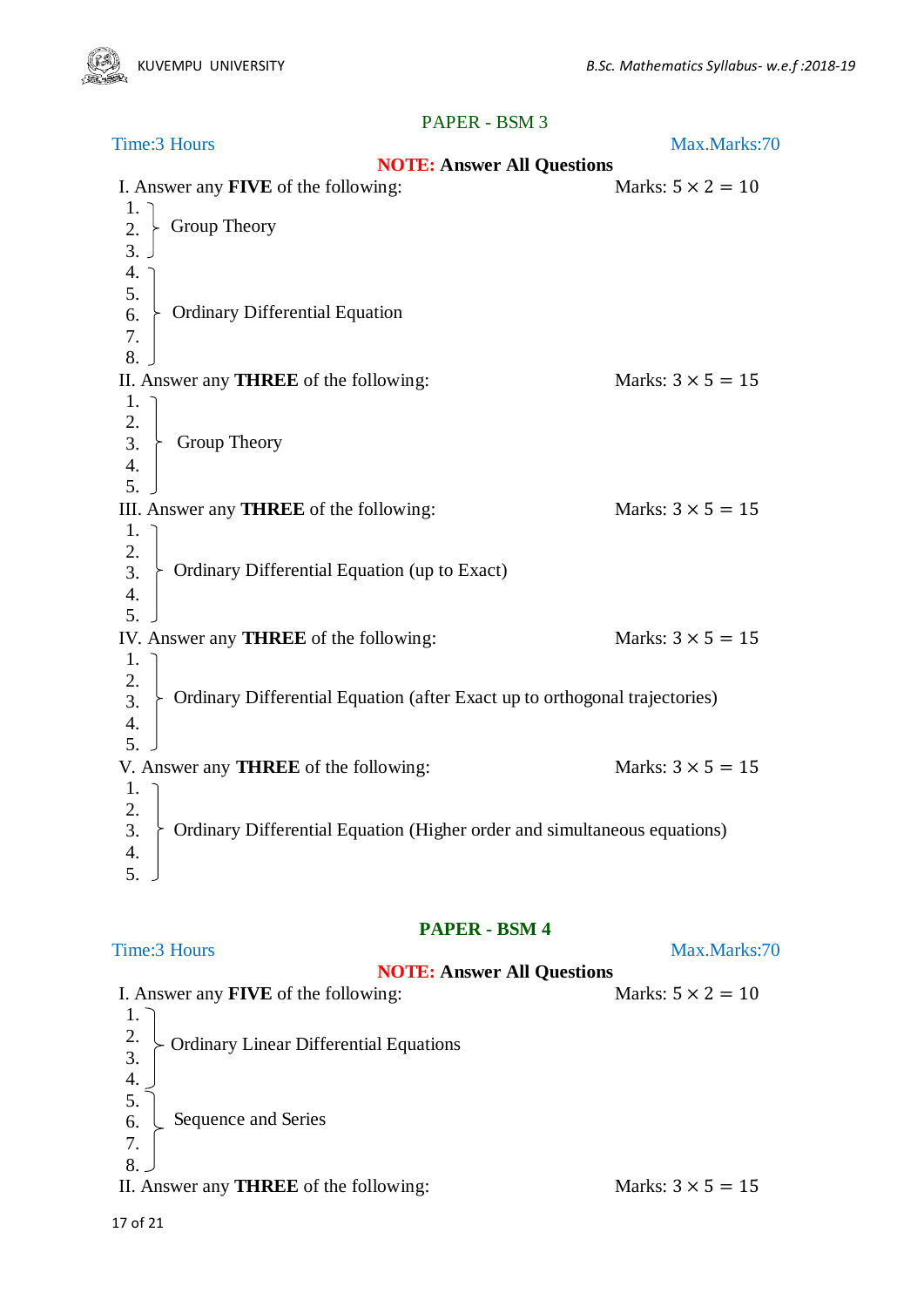

| 2.<br><b>Ordinary Linear Differential Equations</b><br>3. |                          |
|-----------------------------------------------------------|--------------------------|
| $\overline{4}$ .                                          |                          |
| 5.                                                        |                          |
| III. Answer any <b>THREE</b> of the following:            | Marks: $3 \times 5 = 15$ |
| <b>Ordinary Linear Differential Equations</b>             |                          |
| 3.                                                        |                          |
| $\boldsymbol{4}$ .<br><b>Sequence of Real Numbers</b>     |                          |
| 5.                                                        |                          |
| IV. Answer any <b>THREE</b> of the following:             | Marks: $3 \times 5 = 15$ |
|                                                           |                          |
| Sequence of Real Numbers<br>2.                            |                          |
|                                                           |                          |
| 4.<br><b>Infinite Series</b>                              |                          |
|                                                           |                          |
| V. Answer any <b>THREE</b> of the following:              | Marks: $3 \times 5 = 15$ |
| 1.                                                        |                          |
| <b>Infinite Series</b><br>2.                              |                          |
| 3.                                                        |                          |
| 4.<br>The Integral testand Leibnitz's test                |                          |

| Time: 3 Hours                                                                 | Max.Marks:70             |
|-------------------------------------------------------------------------------|--------------------------|
| <b>NOTE: Answer All Questions</b>                                             |                          |
| I. Answer any <b>FIVE</b> of the following:                                   | Marks: $5 \times 2 = 10$ |
| Total and Simultaneous Differential Equations                                 |                          |
| $\frac{3}{4}$<br>Partial Differential Equations                               |                          |
| 5.<br>Fourier Series                                                          |                          |
| 6.                                                                            |                          |
| 7.<br>$\downarrow$ Rings, Integral Domains and Fields<br>8.                   |                          |
| II. Answer any <b>THREE</b> of the following:                                 | Marks: $3 \times 5 = 15$ |
| 1.                                                                            |                          |
| $\frac{2}{3}$ .<br>- Total and Simultaneous Differential Equations            |                          |
| $\overline{4}$ .                                                              |                          |
| <b>Partial Differential Equations</b><br>$5.$ }                               |                          |
| III. Answer any <b>THREE</b> of the following:                                | Marks: $3 \times 5 = 15$ |
| 1.                                                                            |                          |
| $\overline{2}$ .<br><b>Partial Differential Equations</b><br>$\overline{3}$ . |                          |
| $\frac{4}{5}$<br>FourierSeries                                                |                          |
|                                                                               |                          |
| IV. Answer any <b>THREE</b> of the following:                                 | Marks: $3 \times 5 = 15$ |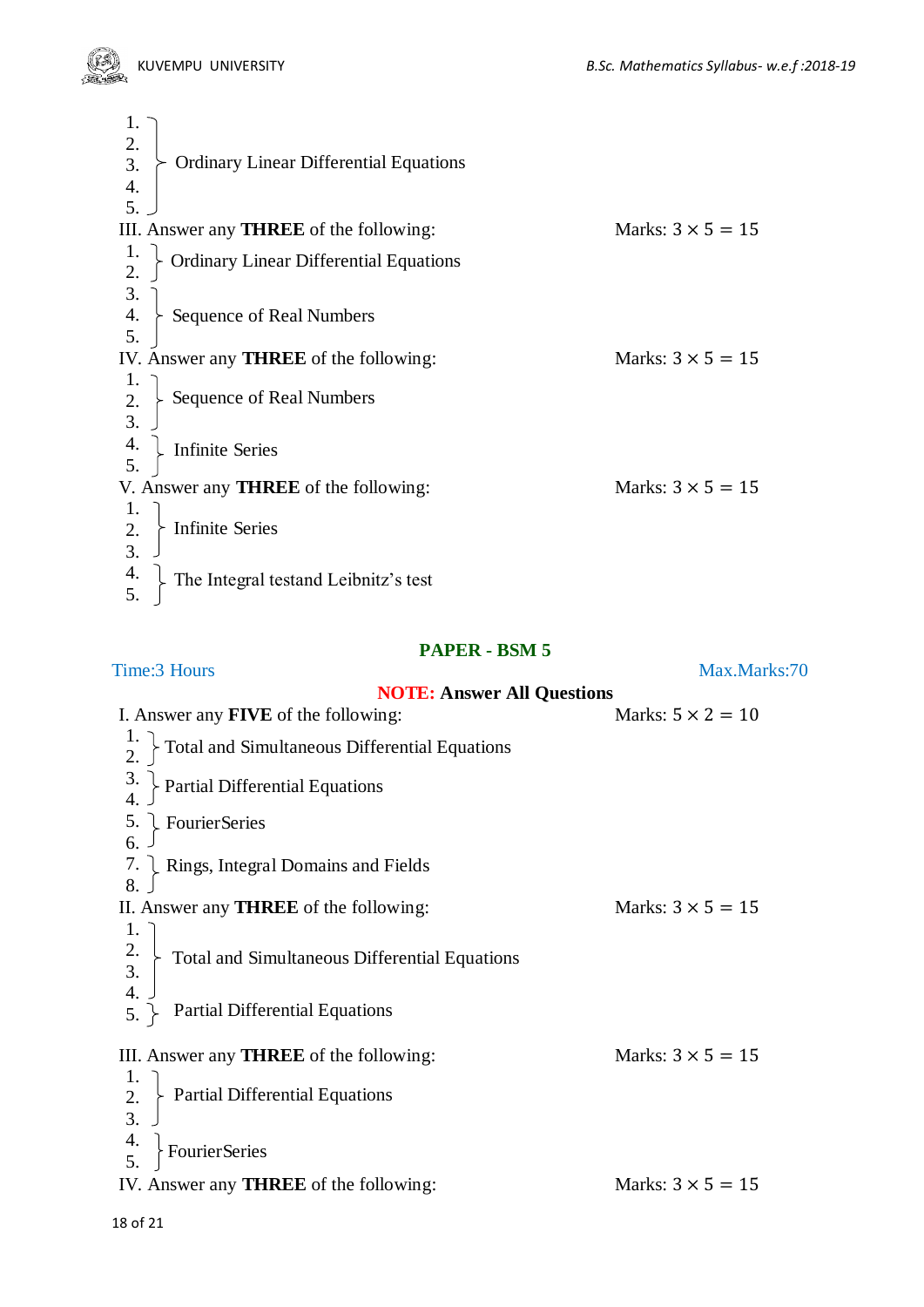

| $\frac{1}{2}$ .<br><b>FourierSeries</b>      |                          |
|----------------------------------------------|--------------------------|
| 3.<br>$\angle$ Rings (up to Subrings)<br>4.  |                          |
| V. Answer any <b>THREE</b> of the following: | Marks: $3 \times 5 = 15$ |
| 1.<br>2.                                     |                          |
| Rings (From Ideals to till end)<br>3.<br>4.  |                          |
|                                              |                          |

### Time:3 Hours Max.Marks:70

## **NOTE: Answer All Questions**

| I. Answer any <b>FIVE</b> of the following:    | Marks: $5 \times 2 = 10$ |
|------------------------------------------------|--------------------------|
| 1.                                             |                          |
| 2.<br>- Line and Multiple Integrals            |                          |
| 3.                                             |                          |
| 4.                                             |                          |
| 5.                                             |                          |
| 6.                                             |                          |
| <b>Laplace Transforms</b><br>7.                |                          |
| 8.                                             |                          |
| II. Answer any <b>THREE</b> of the following:  | Marks: $3 \times 5 = 15$ |
| Line Integrals                                 |                          |
| 2.                                             |                          |
| 3.                                             |                          |
| - Double Integrals<br>$\overline{4}$ .         |                          |
| 5.                                             |                          |
| III. Answer any <b>THREE</b> of the following: | Marks: $3 \times 5 = 15$ |
|                                                |                          |
| Double Integrals<br>$\overline{2}$ .           |                          |
| 3.                                             |                          |
| Triple Integrals<br>$\overline{4}$ .           |                          |
| $\overline{5}$ .                               |                          |
| IV. Answer any <b>THREE</b> of the following:  | Marks: $3 \times 5 = 15$ |
| 1.                                             |                          |
| 2.                                             |                          |
| <b>Laplace Transforms</b><br>3.                |                          |
| 4.                                             |                          |
| 5.                                             |                          |
| V. Answer any <b>THREE</b> of the following:   | Marks: $3 \times 5 = 15$ |
| 1.                                             |                          |
| 2.                                             |                          |
| 3.<br><b>Laplace Transforms</b>                |                          |
| 4.                                             |                          |
| 5.                                             |                          |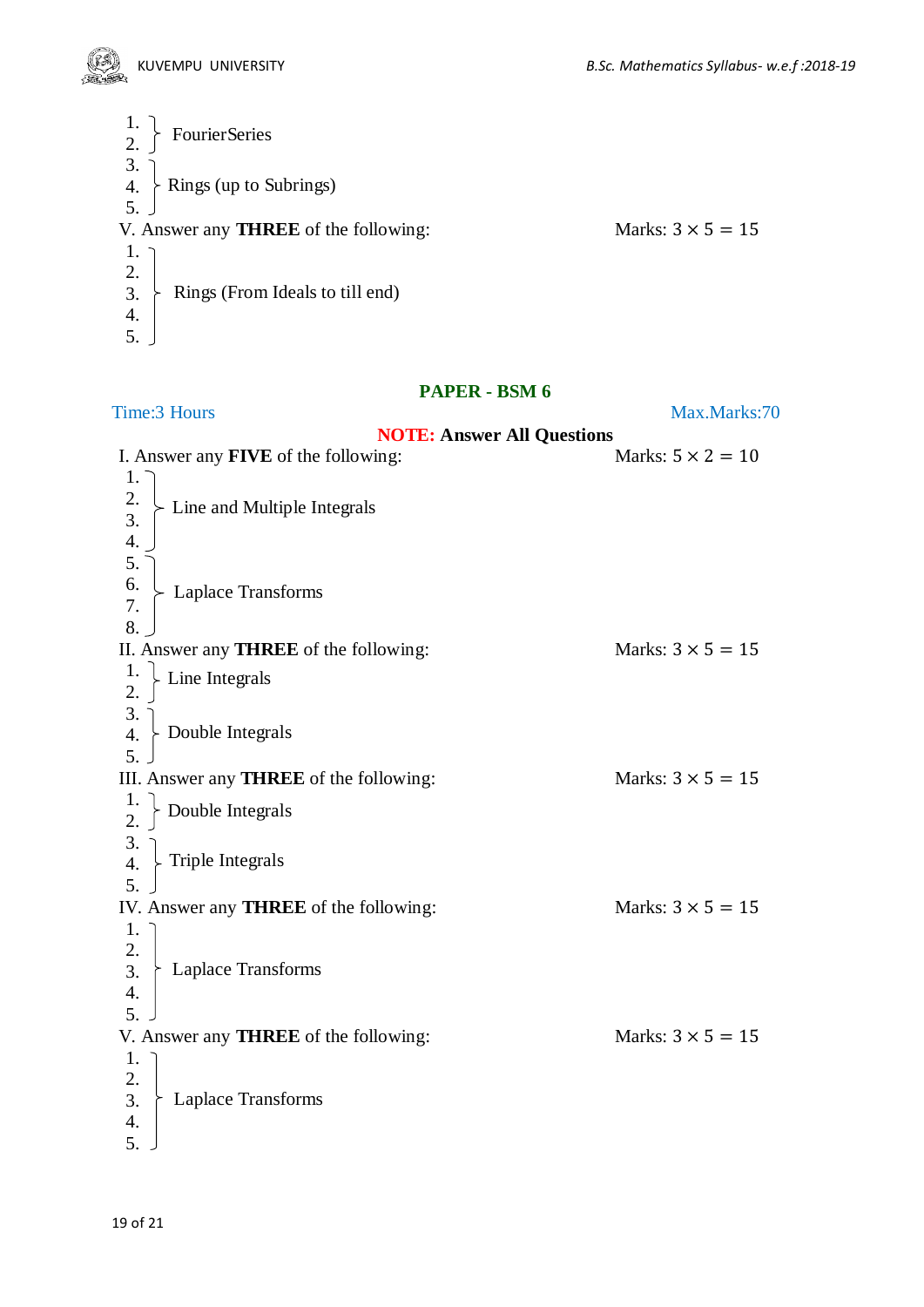Numerical Analysis Vector Space Vector Space (up to basis and dimensions) Numerical Analysis (up to numerical differentiation) Vector Space (Linear transformation till end) Numerical Analysis (numerical integration till end) Time:3 Hours Max.Marks:70 **NOTE: Answer All Questions** I. Answer any **FIVE** of the following: Marks:  $5 \times 2 = 10$ 1. 2. 3. 4. 5. 6. 7. 8. II. Answer any **THREE** of the following: Marks:  $3 \times 5 = 15$ 1. 2. 3. 4. 5. III. Answer any **THREE** of the following: Marks:  $3 \times 5 = 15$ 1. 2. 3. 4. 5. IV. Answer any **THREE** of the following: Marks:  $3 \times 5 = 15$ 1. 2. 3. 4. 5. V. Answer any **THREE** of the following: Marks:  $3 \times 5 = 15$ 1. 2. 3. 4. 5.

## **PAPER - BSM 8**

Riemann Integrations Complex Analysis Vector Calculus Time:3 Hours Max.Marks:70 **NOTE: Answer All Questions** I. Answer any **FIVE** of the following: Marks:  $5 \times 2 = 10$ 1. 2. 3. 4. 5. 6. 7. 8. II. Answer any **THREE** of the following: Marks:  $3 \times 5 = 15$